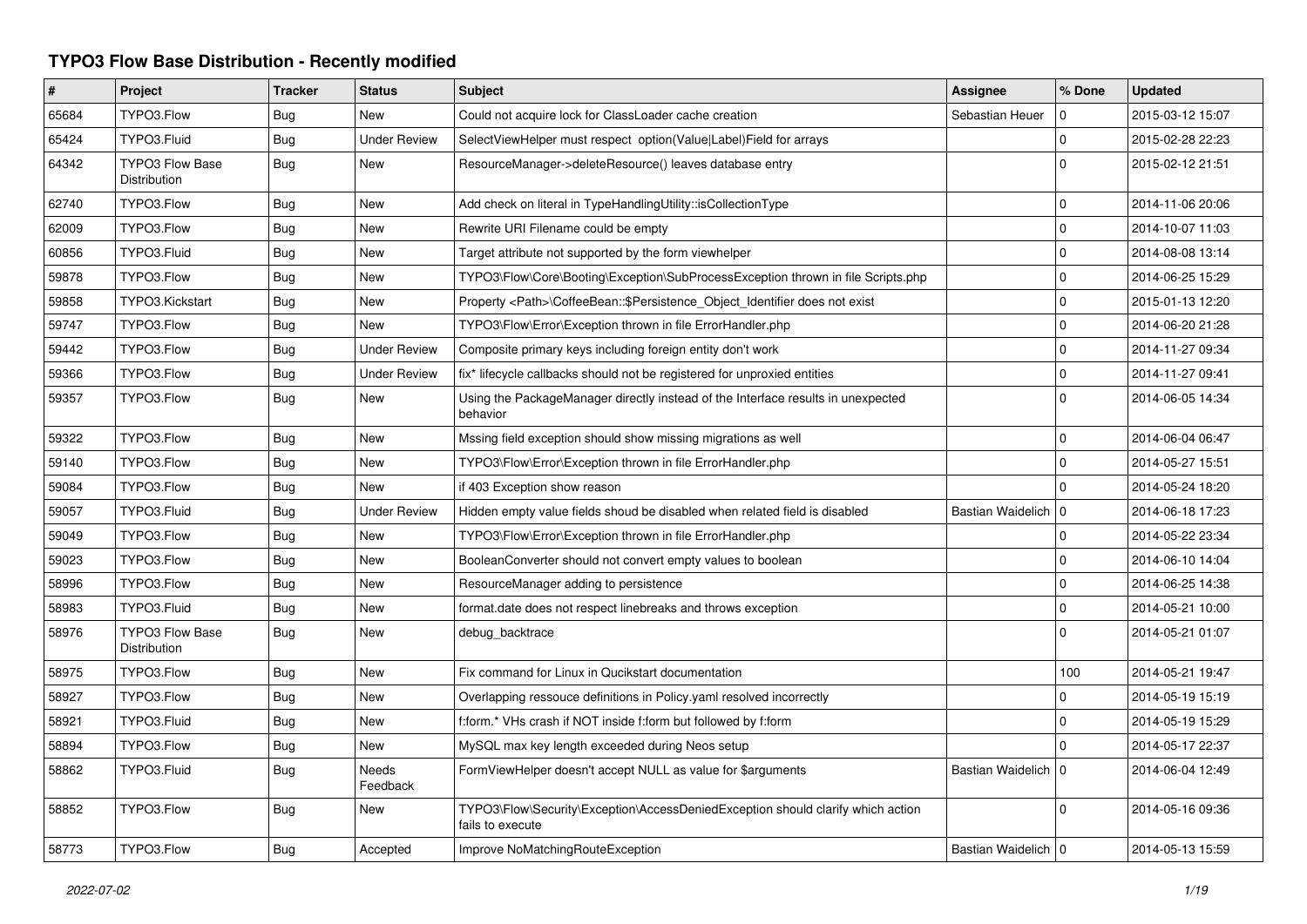| #     | Project                                       | <b>Tracker</b> | <b>Status</b>       | <b>Subject</b>                                                                                                       | <b>Assignee</b>       | % Done      | <b>Updated</b>   |
|-------|-----------------------------------------------|----------------|---------------------|----------------------------------------------------------------------------------------------------------------------|-----------------------|-------------|------------------|
| 58744 | TYPO3.Flow                                    | <b>Bug</b>     | New                 | Can not split configuration in settings.yaml                                                                         |                       | 0           | 2014-05-14 12:06 |
| 58494 | TYPO3.Flow                                    | <b>Bug</b>     | Needs<br>Feedback   | Inifinite redirects if index.php presents in URI                                                                     | Bastian Waidelich   0 |             | 2014-05-25 11:29 |
| 58193 | TYPO3.Flow                                    | Bug            | <b>Under Review</b> | Forward-port changelogs to master branch                                                                             | Karsten<br>Dambekalns | $\mathbf 0$ | 2014-05-23 18:11 |
| 58153 | TYPO3.Flow                                    | <b>Bug</b>     | <b>New</b>          | Session - Scope, Property with interface annotation fails at wakeup                                                  |                       | $\mathbf 0$ | 2014-04-24 12:46 |
| 57972 | TYPO3.Flow                                    | Bug            | New                 | Missing @ManyToOne in example for resource                                                                           |                       | $\pmb{0}$   | 2014-04-16 06:32 |
| 57885 | TYPO3.Fluid                                   | Bug            | New                 | Inputs are cleared from a second form if the first form produced a vallidation error                                 |                       | 0           | 2014-04-14 00:00 |
| 57815 | TYPO3.Flow                                    | Bug            | New                 | Invalid resources are saved in the persistent resources folder                                                       |                       | 0           | 2014-04-10 22:02 |
| 57796 | TYPO3.Flow                                    | Bug            | <b>New</b>          | XLIFF Fails if $id ==$ nodedata                                                                                      |                       | 0           | 2014-04-09 21:43 |
| 57541 | TYPO3.Flow                                    | <b>Bug</b>     | Under Review        | Content Security: operands work intrinsically differently in Rewrite and Manual check                                |                       | $\pmb{0}$   | 2014-04-03 09:06 |
| 57450 | TYPO3.Flow                                    | Bug            | New                 | International E-Mail addresses (umlauts, etc.) are not validated correctly                                           |                       | $\pmb{0}$   | 2014-04-30 14:58 |
| 57437 | TYPO3.Flow                                    | Bug            | New                 | Composer package replacement is not supported                                                                        |                       | 0           | 2014-03-30 23:12 |
| 57374 | TYPO3.Flow                                    | Bug            | New                 | Persisted entities saved in session are not resolved                                                                 |                       | 0           | 2014-04-03 09:43 |
| 56859 | <b>TYPO3 Flow Base</b><br><b>Distribution</b> | Bug            | <b>New</b>          | PHP Warning: TYPO3_Flow_Error_Exception.php not present in Data/Temporary                                            |                       | $\mathbf 0$ | 2014-03-13 10:30 |
| 56856 | TYPO3.Flow                                    | Bug            | <b>Under Review</b> | Fix StandardView Template                                                                                            |                       | $\pmb{0}$   | 2015-02-25 11:25 |
| 56601 | TYPO3.Flow                                    | <b>Bug</b>     | <b>Under Review</b> | PersistenceManager wrong handling of ORM\ld                                                                          |                       | $\mathbf 0$ | 2015-02-16 17:56 |
| 56573 | TYPO3.Flow                                    | Bug            | New                 | Converting by Flow\Identity                                                                                          |                       | 0           | 2014-04-09 13:10 |
| 56555 | TYPO3.Kickstart                               | Bug            | New                 | Kickstart creates wrong labels in New.html                                                                           |                       | $\pmb{0}$   | 2014-03-04 21:33 |
| 56544 | TYPO3.Flow                                    | Bug            | New                 | FLOW Exception on tar package inclusion via composer                                                                 |                       | 0           | 2014-03-20 14:38 |
| 56107 | TYPO3.Flow                                    | Bug            | New                 | Property mapping configuration only supports one wildcard at a time                                                  |                       | $\mathbf 0$ | 2014-02-19 10:33 |
| 56074 | <b>TYPO3 Flow Base</b><br>Distribution        | <b>Bug</b>     | New                 | Parse errors cause meaningless Flow exception messages.                                                              | Adrian Föder          | 0           | 2014-02-18 14:14 |
| 55954 | TYPO3.Flow                                    | Bug            | <b>New</b>          | Associations to ValueObjects should not be cascade all'd                                                             |                       | $\mathbf 0$ | 2015-02-05 11:00 |
| 55937 | TYPO3.Flow                                    | <b>Bug</b>     | <b>New</b>          | FlashMessage queue is lost                                                                                           |                       | $\mathbf 0$ | 2014-02-12 17:03 |
| 55306 | TYPO3.Flow                                    | Bug            | <b>Under Review</b> | Filenames should not exceed 255 characters                                                                           | Christian Müller      | 0           | 2015-10-04 21:35 |
| 55008 | TYPO3.Fluid                                   | Bug            | <b>Under Review</b> | Interceptors should be used in Partials                                                                              | Christian Müller      | $\mathsf 0$ | 2014-01-15 08:44 |
| 54744 | TYPO3.Flow                                    | <b>Bug</b>     | New                 | System.log contains many NOTICE Flow The argument "workspace" declared in<br>pointcut does not exist in method TYPO3 |                       | $\mathbf 0$ | 2014-02-12 09:07 |
| 54593 | <b>TYPO3 Flow Base</b><br>Distribution        | <b>Bug</b>     | New                 | ini_get return value has changed for PHP >=5.3.0 -> changed check-implementation<br>needed!                          |                       | 0           | 2013-12-25 02:48 |
| 54589 | TYPO3.Flow                                    | <b>Bug</b>     | New                 | Role parent is not removed from roles MM table                                                                       |                       | $\mathbf 0$ | 2013-12-24 15:32 |
| 54549 | TYPO3.Flow                                    | <b>Bug</b>     | New                 | PackageManager::createPackage is incompatible to PackageManagerInterface                                             |                       | 0           | 2013-12-21 14:42 |
| 54458 | TYPO3.Flow                                    | <b>Bug</b>     | New                 | Missing Version Number in packages                                                                                   |                       | 0           | 2013-12-28 18:13 |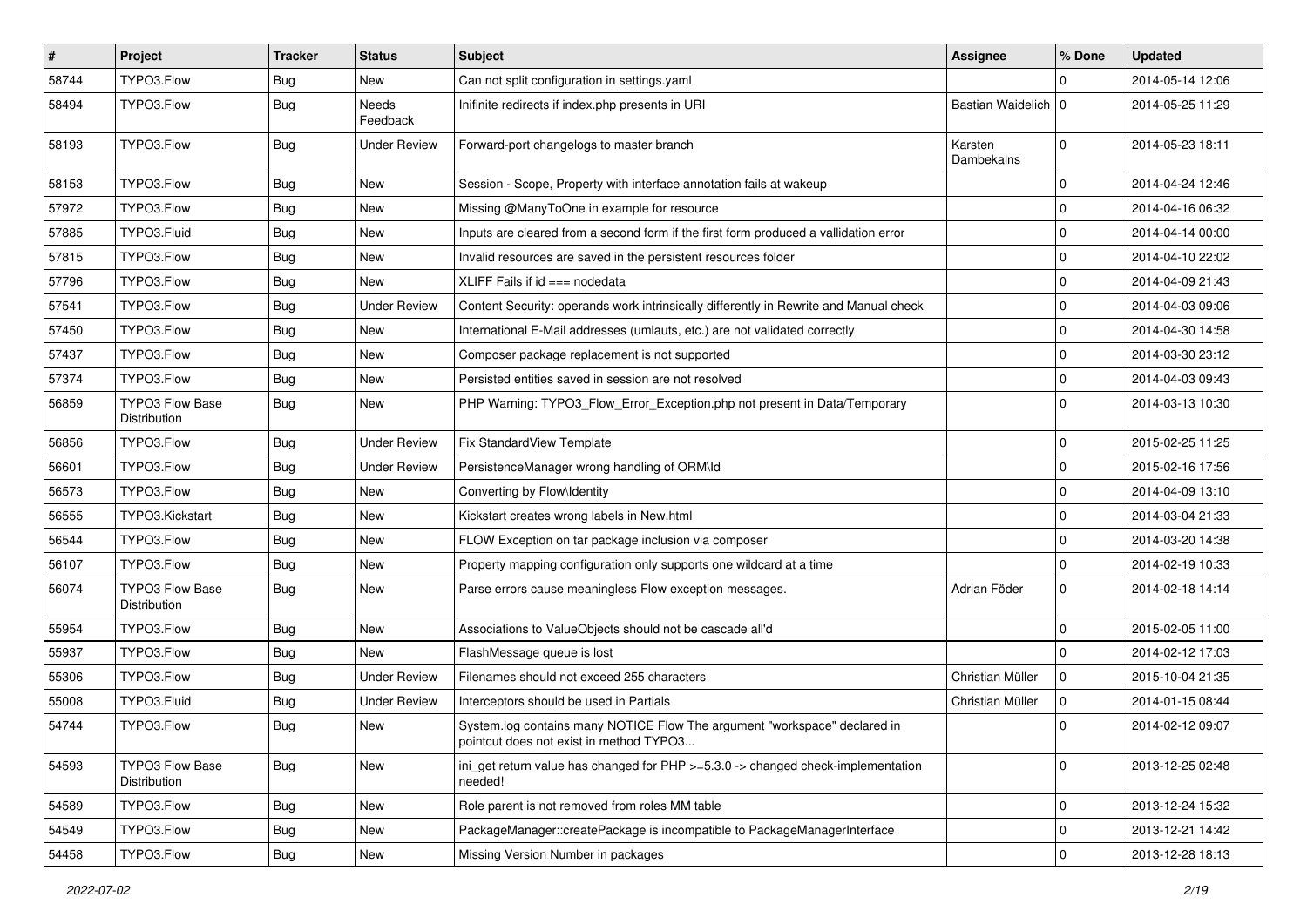| $\vert$ # | Project                                | Tracker    | <b>Status</b>       | Subject                                                                                  | <b>Assignee</b>       | % Done       | <b>Updated</b>   |
|-----------|----------------------------------------|------------|---------------------|------------------------------------------------------------------------------------------|-----------------------|--------------|------------------|
| 54451     | TYPO3.Flow                             | <b>Bug</b> | New                 | No functionality at Apache environments with suexec                                      |                       | $\Omega$     | 2014-01-01 18:22 |
| 54446     | TYPO3.Flow                             | <b>Bug</b> | <b>New</b>          | Cache filebackend 'include once'                                                         |                       | $\Omega$     | 2014-01-29 15:22 |
| 54403     | <b>TYPO3 Flow Base</b><br>Distribution | Bug        | New                 | Resources remade when parent record updated                                              |                       | $\Omega$     | 2013-12-13 22:39 |
| 54381     | TYPO3.Flow                             | <b>Bug</b> | <b>New</b>          | TYPO3\Flow\Core\Booting\Exception\SubProcessException thrown in file Scripts.php         |                       | $\Omega$     | 2014-02-06 11:14 |
| 54284     | TYPO3.Fluid                            | <b>Bug</b> | New                 | Default Option for Switch/Case VH                                                        |                       | $\Omega$     | 2013-12-08 14:28 |
| 54181     | TYPO3.Flow                             | <b>Bug</b> | New                 | Use date_default_timezone_get() instead of ini_get('date.timezone')                      |                       | $\Omega$     | 2015-06-01 18:54 |
| 54146     | TYPO3.Flow                             | <b>Bug</b> | <b>New</b>          | Different sorting of arguments in ACL Patterns doesnt work                               | Christian Müller      | $\mathbf{0}$ | 2013-12-02 19:23 |
| 54046     | TYPO3.Flow                             | <b>Bug</b> | New                 | Removal of ValueObjects from a ManyToMany relationship is not possible                   |                       | $\Omega$     | 2015-02-05 11:01 |
| 53961     | <b>TYPO3 Flow Base</b><br>Distribution | <b>Bug</b> | <b>New</b>          | Composer installer scripts create a .Packages folder                                     |                       | $\Omega$     | 2013-11-28 13:06 |
| 53851     | TYPO3.Flow                             | Bug        | <b>New</b>          | TYPO3\Flow\Core\Booting\Exception\SubProcessException thrown in file Scripts.php         |                       | $\Omega$     | 2014-01-01 00:00 |
| 53806     | TYPO3.Fluid                            | <b>Bug</b> | <b>Under Review</b> | Paginate widget maximumNumberOfLinks rendering wrong number of links                     | Bastian Waidelich   0 |              | 2014-06-18 12:13 |
| 53790     | <b>TYPO3 Flow Base</b><br>Distribution | <b>Bug</b> | New                 | Translation handling in Flashmessages is inconsistent to Validation errors               |                       | 0            | 2013-11-20 10:46 |
| 53620     | TYPO3.Flow                             | <b>Bug</b> | <b>New</b>          | Move Classes/TYPO3/Flow/Composer to own Package                                          |                       | $\mathbf 0$  | 2014-01-01 16:02 |
| 53533     | TYPO3.Flow                             | <b>Bug</b> | <b>New</b>          | Class reflection assumes reverse PSR-0, can lead to fail in autoloader                   |                       | $\Omega$     | 2013-11-11 21:05 |
| 53350     | TYPO3.Flow                             | <b>Bug</b> | Accepted            | Trying to create a Link in an Template in CLI Context should provide a helpful exception | Bastian Waidelich     | 10           | 2013-11-05 15:00 |
| 53262     | TYPO3.Flow                             | <b>Bug</b> | New                 | FileBakend have some race condition                                                      | Dominique Feyer       | l o          | 2013-11-01 10:48 |
| 53224     | TYPO3.Flow                             | <b>Bug</b> | New                 | Constructor in subclass breaks call chain leading to missing identifier / uuid           |                       | $\Omega$     | 2013-10-30 12:06 |
| 53189     | TYPO3.Flow                             | <b>Bug</b> | New                 | Blog tutorial no longer works                                                            | <b>Philipp Maier</b>  | $\mathbf 0$  | 2013-10-29 09:50 |
| 53180     | <b>TYPO3 Flow Base</b><br>Distribution | <b>Bug</b> | New                 | InjectSettings doesnt work on inheritance (Level 2)                                      |                       | $\Omega$     | 2013-11-26 21:46 |
| 52945     | TYPO3.Flow                             | <b>Bug</b> | New                 | Excluded classes should only be excluded from reflection but still autoloaded            |                       | $\mathbf 0$  | 2013-10-19 12:52 |
| 52938     | <b>TYPO3 Flow Base</b><br>Distribution | <b>Bug</b> | New                 | Resource stream wrapper doesn't work with foreign package                                |                       | $\Omega$     | 2013-10-18 10:31 |
| 52909     | TYPO3.Flow                             | <b>Bug</b> | New                 | Class Loader fallback to non-proxy hides fatal errors                                    |                       | $\Omega$     | 2013-10-17 11:24 |
| 52591     | TYPO3.Fluid                            | <b>Bug</b> | <b>New</b>          | The Pagination Widget broken for joined objects                                          |                       | $\Omega$     | 2013-10-07 21:59 |
| 52536     | TYPO3.Fluid                            | <b>Bug</b> | <b>Under Review</b> | Errorclass not set if no property-attribute set                                          |                       | $\Omega$     | 2016-01-06 10:02 |
| 52526     | TYPO3 Flow Base<br>Distribution        | Bug        | New                 | Unfinished programming of DateTime converter                                             |                       | 0            | 2013-10-04 10:36 |
| 52509     | TYPO3 Flow Base<br>Distribution        | <b>Bug</b> | New                 | Child-Object's Identifier get's lost on Form-Submission with Validation Error            |                       | $\mathbf{0}$ | 2013-10-03 16:18 |
| 52430     | TYPO3.Flow                             | <b>Bug</b> | New                 | Cannot convert from UUID to auto-increment ID                                            |                       | $\mathbf 0$  | 2013-10-01 15:48 |
| 52419     | TYPO3.Fluid                            | Bug        | New                 | Wrong PHPDocs notation for default value inline f:translate viewhelper                   |                       | $\mathbf 0$  | 2013-10-01 09:10 |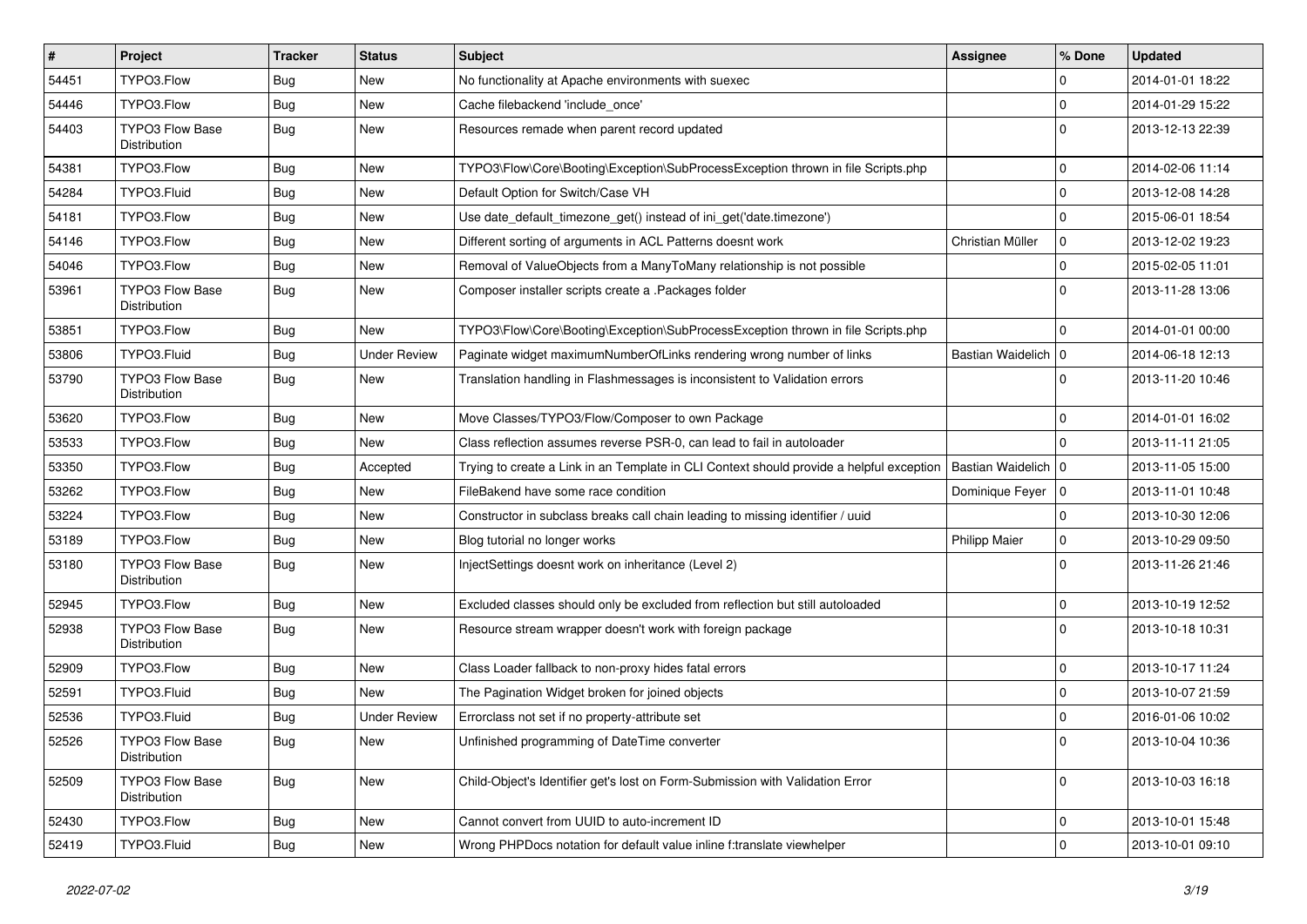| $\vert$ # | Project                                | <b>Tracker</b> | <b>Status</b>       | Subject                                                                                                                                | <b>Assignee</b>       | % Done      | <b>Updated</b>   |
|-----------|----------------------------------------|----------------|---------------------|----------------------------------------------------------------------------------------------------------------------------------------|-----------------------|-------------|------------------|
| 52185     | TYPO3.Flow                             | Bug            | New                 | PositionalArraySorter should detect recursive dependencies                                                                             |                       | 0           | 2013-09-23 13:02 |
| 52014     | TYPO3.Flow                             | Bug            | New                 | Migration makes fields NOT NULL even though not true                                                                                   |                       | $\mathbf 0$ | 2013-10-15 18:27 |
| 52005     | TYPO3.Flow                             | <b>Bug</b>     | New                 | TYPO3\Flow\Error\Exception thrown in file ErrorHandler.php                                                                             |                       | $\Omega$    | 2013-09-14 14:22 |
| 51972     | TYPO3.Flow                             | <b>Bug</b>     | New                 | Joins for every deep property constraint make cartesian selection                                                                      | Adrian Föder          | 0           | 2013-09-13 10:04 |
| 51847     | TYPO3.Flow                             | Bug            | New                 | Overiding controller actions with other required parameter sets results in fatal error.                                                |                       | $\mathbf 0$ | 2013-09-09 10:54 |
| 51811     | TYPO3.Flow                             | Bug            | New                 | Improve session handle when the authenticated account is removed from persitance                                                       | Dominique Feyer       | $\mathbf 0$ | 2014-03-27 12:21 |
| 51809     | TYPO3.Flow                             | Bug            | <b>Under Review</b> | Commit "[BUGFIX] Published resources don't support symlinks" produces an fatal error<br>on Windows                                     | Adrian Föder          | 100         | 2015-06-13 12:51 |
| 51763     | TYPO3.Flow                             | Bug            | New                 | HttpRequest always returns content of the current request                                                                              |                       | $\mathbf 0$ | 2015-02-20 12:53 |
| 51704     | TYPO3.Flow                             | <b>Bug</b>     | New                 | TYPO3\Flow\Error\Exception thrown in file ErrorHandler.php                                                                             |                       | $\mathbf 0$ | 2013-09-17 08:42 |
| 51489     | TYPO3.Flow                             | Bug            | New                 | Doctrine\Common\Annotations\AnnotationException thrown in file<br>AnnotationException.php                                              |                       | $\Omega$    | 2014-02-06 10:20 |
| 51312     | TYPO3.Flow                             | Bug            | <b>New</b>          | Default php error handler generates warning (when loading<br>TYPO3\Flow\Error\Exception class)                                         |                       | $\Omega$    | 2013-08-24 16:07 |
| 51239     | TYPO3.Fluid                            | <b>Bug</b>     | <b>Under Review</b> | AbstractViewHelper use incorrect method signature for "\$this->systemLogger->log()"                                                    | Adrian Föder          | 0           | 2014-04-11 11:17 |
| 51188     | TYPO3.Flow                             | Bug            | New                 | Doctrine does not respect AOP-injected properties                                                                                      |                       | $\mathbf 0$ | 2013-12-07 11:13 |
| 51120     | TYPO3.Flow                             | Bug            | New                 | \TYPO3\Flow\Core\Booting::buildSubprocessCommand - wrong command if passed<br>more than one parameters                                 |                       | $\Omega$    | 2013-12-11 16:33 |
| 50888     | TYPO3.Fluid                            | Bug            | <b>Under Review</b> | WSOD by changing name of section and if Fluid caches are generated                                                                     |                       | $\mathbf 0$ | 2014-08-26 15:52 |
| 50869     | TYPO3.Flow                             | <b>Bug</b>     | New                 | key() invoked on object                                                                                                                |                       | $\Omega$    | 2013-08-07 13:18 |
| 50395     | TYPO3.Flow                             | Bug            | Accepted            | Route cache caches routes for non dispatchable requests                                                                                | Bastian Waidelich   0 |             | 2013-10-14 12:00 |
| 50342     | TYPO3.Flow                             | Bug            | New                 | PropertyMapper: Use of interface method before implementation check                                                                    |                       | $\mathbf 0$ | 2013-07-23 16:42 |
| 50255     | <b>TYPO3 Flow Base</b><br>Distribution | Bug            | New                 | Different collations runnig migrate/update                                                                                             |                       | $\Omega$    | 2013-11-16 23:05 |
| 50130     | <b>TYPO3 Flow Base</b><br>Distribution | Bug            | Needs<br>Feedback   | Different fallback for php.exe on windows                                                                                              |                       | $\Omega$    | 2013-07-21 21:43 |
| 50080     | TYPO3.Flow                             | Bug            | Needs<br>Feedback   | Broken concept for CLI/Web separation                                                                                                  | Karsten<br>Dambekalns | $\Omega$    | 2013-08-13 08:42 |
| 49801     | TYPO3.Flow                             | <b>Bug</b>     | <b>New</b>          | TYPO3\Flow\Security\Exception\AccessDeniedException thrown in file<br>TYPO3_Flow_Security_Authorization_AccessDecisionVoterManager.php |                       | $\Omega$    | 2013-07-09 04:53 |
| 49780     | TYPO3.Flow                             | Bug            | New                 | Roles are not synchronized                                                                                                             |                       | 0           | 2013-07-08 10:11 |
| 49600     | TYPO3.Fluid                            | Bug            | <b>New</b>          | f:form tag shown as a HTML on frontend                                                                                                 |                       | $\mathbf 0$ | 2013-12-04 13:04 |
| 49566     | TYPO3.Flow                             | <b>Bug</b>     | <b>New</b>          | NULL source values are not handled correctly                                                                                           | Adrian Föder          | $\mathbf 0$ | 2013-07-02 08:21 |
| 49423     | TYPO3.Flow                             | <b>Bug</b>     | New                 | Role name and packageKey are not accessible                                                                                            |                       | $\mathsf 0$ | 2013-09-05 10:26 |
| 49373     | TYPO3.Flow                             | <b>Bug</b>     | New                 | Methods policy with key "Controllers" is ignored                                                                                       |                       | 0           | 2013-06-24 10:03 |
| 49372     | TYPO3.Flow                             | Bug            | New                 | ObjectConverter ignores implemented interface when mapping subtype                                                                     |                       | $\pmb{0}$   | 2013-06-24 09:24 |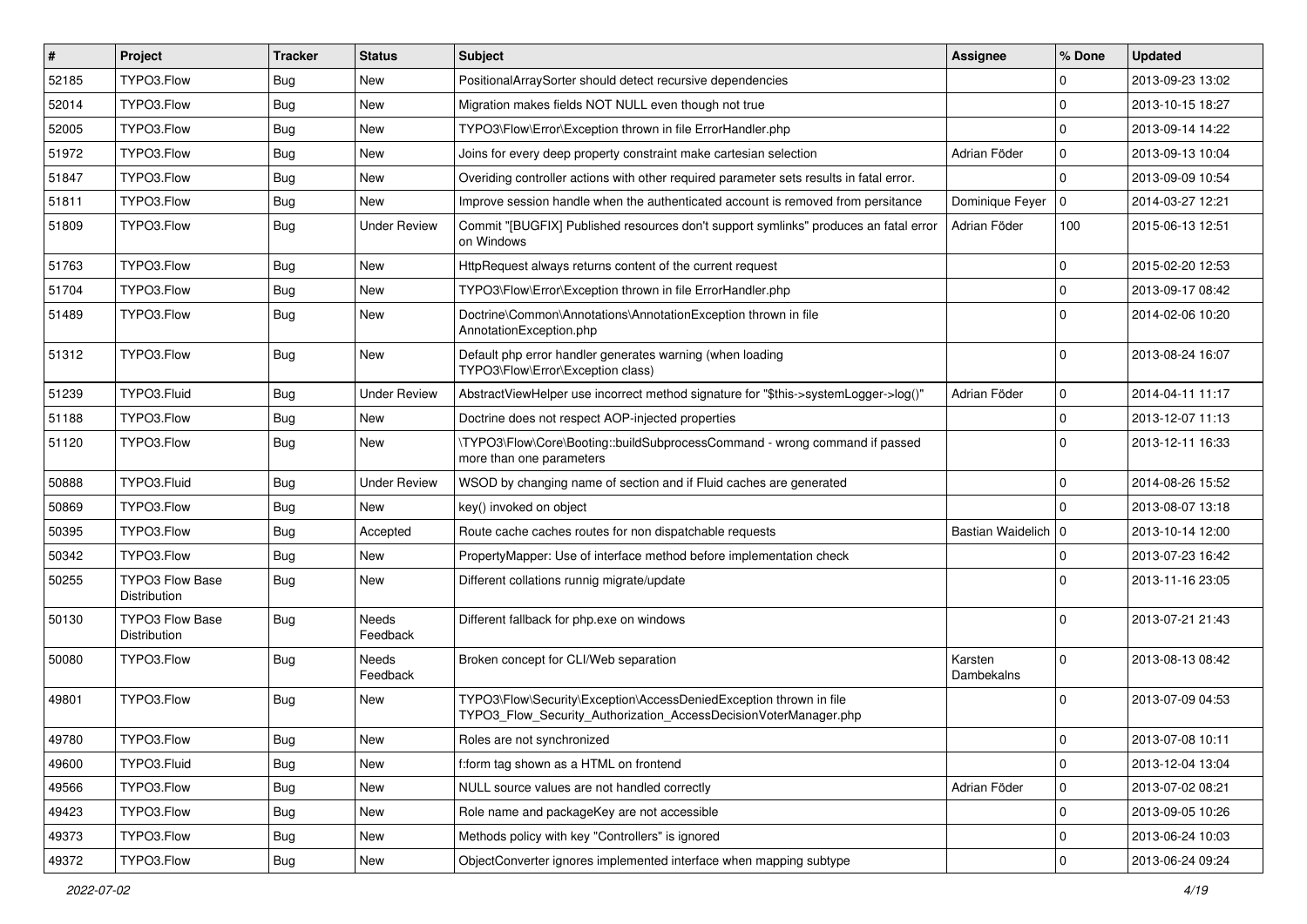| #     | Project                                | <b>Tracker</b> | <b>Status</b>            | <b>Subject</b>                                                                                                                                    | <b>Assignee</b>       | % Done       | <b>Updated</b>   |
|-------|----------------------------------------|----------------|--------------------------|---------------------------------------------------------------------------------------------------------------------------------------------------|-----------------------|--------------|------------------|
| 49038 | TYPO3.Fluid                            | Bug            | New                      | form select does not select the first item if prependOptionValue is used                                                                          |                       | 0            | 2013-06-11 22:11 |
| 49011 | TYPO3.Flow                             | Bug            | <b>Under Review</b>      | Support executing TYPO3. Flow inside a PHAR                                                                                                       |                       | $\mathbf 0$  | 2014-10-03 15:21 |
| 48898 | TYPO3.Flow                             | Bug            | New                      | configuration for roles fails if one of Policy yaml files contain empty "roles array"                                                             | Christian Müller      | $\mathbf 0$  | 2013-06-05 19:06 |
| 48873 | TYPO3.Flow                             | Bug            | New                      | Error when calling resourceManager->deleteResource on unpublished Resource                                                                        |                       | $\mathbf 0$  | 2013-06-05 13:46 |
| 48596 | TYPO3.Flow                             | Bug            | <b>Under Review</b>      | Ignored Tags configuration should be easier to configure from packages                                                                            | Alexander Berl        | 0            | 2015-02-14 13:00 |
| 48532 | TYPO3.Flow                             | Bug            | <b>Under Review</b>      | JsonView Configuration behaves differently for arrays and objects                                                                                 | Alexander Berl        | 0            | 2014-06-11 15:53 |
| 48430 | TYPO3.Flow                             | Bug            | <b>New</b>               | Default validator-messages are not correctly formatted                                                                                            |                       | $\mathbf 0$  | 2013-05-22 00:36 |
| 48429 | TYPO3.Flow                             | Bug            | New                      | Remove- and update-actions on repository are not persisted                                                                                        |                       | 0            | 2013-05-24 18:44 |
| 48093 | TYPO3.Flow                             | Bug            | New                      | AbstractCompositeValidators memory consumption continuously grow                                                                                  |                       | $\mathbf 0$  | 2013-05-21 11:49 |
| 47950 | TYPO3.Flow                             | <b>Bug</b>     | <b>New</b>               | import of remote resources                                                                                                                        |                       | $\mathbf 0$  | 2013-05-21 11:52 |
| 47858 | TYPO3.Flow                             | Bug            | Needs<br>Feedback        | Remove .htaccess from Composer Installer Essentials                                                                                               | Christopher<br>Hlubek | $\mathbf 0$  | 2013-08-14 15:35 |
| 47818 | TYPO3.Welcome                          | <b>Bug</b>     | <b>New</b>               | Wrong link on Welcome screen                                                                                                                      |                       | $\mathbf{0}$ | 2013-05-02 12:01 |
| 47638 | <b>TYPO3 Flow Base</b><br>Distribution | <b>Bug</b>     | New                      | Delete a ValueObject by its identity                                                                                                              |                       | $\Omega$     | 2013-04-27 13:14 |
| 47637 | TYPO3 Flow Base<br><b>Distribution</b> | <b>Bug</b>     | <b>New</b>               | Property with @ORM\Column(nullable=true,type="decimal",scale=2) results as type<br>"string" in Collection Objects and not as expected as "double" |                       | $\mathbf 0$  | 2013-04-27 12:14 |
| 47601 | TYPO3 Flow Base<br>Distribution        | Bug            | <b>New</b>               | Template Path of Submodules contains lowercase Namespace                                                                                          |                       | $\mathbf 0$  | 2013-04-26 14:33 |
| 47487 | TYPO3.Flow                             | Bug            | <b>New</b>               | Functional test classes in package without classes are not compiled                                                                               |                       | $\mathbf 0$  | 2013-05-21 12:19 |
| 47429 | TYPO3.Flow                             | <b>Bug</b>     | <b>New</b>               | Global policy files no longer allowed                                                                                                             |                       | $\mathbf 0$  | 2013-07-14 19:20 |
| 47419 | <b>TYPO3 Flow Base</b><br>Distribution | Bug            | New                      | Composer issues                                                                                                                                   |                       | $\Omega$     | 2013-08-14 15:34 |
| 47331 | TYPO3.Flow                             | <b>Bug</b>     | Accepted                 | ObjectManager shutdown with Dependency Injection Proxy causes fatal errors                                                                        |                       | $\mathbf 0$  | 2013-05-21 13:06 |
| 47325 | TYPO3.Flow                             | Bug            | <b>Under Review</b>      | ReflectionData and classSchema caches need not be freezable                                                                                       |                       | $\mathbf 0$  | 2013-05-21 13:08 |
| 47236 | TYPO3.Flow                             | <b>Bug</b>     | <b>Needs</b><br>Feedback | Error at offset 6279 of 6338                                                                                                                      |                       | $\Omega$     | 2014-02-14 09:35 |
| 47073 | TYPO3.Flow                             | <b>Bug</b>     | New                      | Cookie causes Error after Update                                                                                                                  |                       | $\mathbf 0$  | 2014-12-16 11:59 |
| 47052 | <b>TYPO3 Flow Base</b><br>Distribution | Bug            | <b>New</b>               | Clear doctrine caches after migration applied                                                                                                     |                       | $\Omega$     | 2013-04-08 18:30 |
| 47006 | TYPO3.Fluid                            | <b>Bug</b>     | <b>Under Review</b>      | widget identifier are not unique                                                                                                                  |                       | $\pmb{0}$    | 2017-02-09 15:45 |
| 46974 | TYPO3.Flow                             | <b>Bug</b>     | Accepted                 | Original and Proxy class in one file makes it difficult to reach 100% code coverage for<br>functional tests                                       | Christian Müller      | $\mathbf 0$  | 2013-05-21 13:28 |
| 46716 | TYPO3.Flow                             | <b>Bug</b>     | <b>New</b>               | Empty class names in Dependencylniection proxy code when using Caches /<br>Factory-created dependencies                                           |                       | $\mathbf{0}$ | 2013-05-21 13:22 |
| 46689 | TYPO3.Flow                             | Bug            | New                      | The new ClassLoader swallows Fatal Errors                                                                                                         | Marc Neuhaus          | 0            | 2013-05-14 09:21 |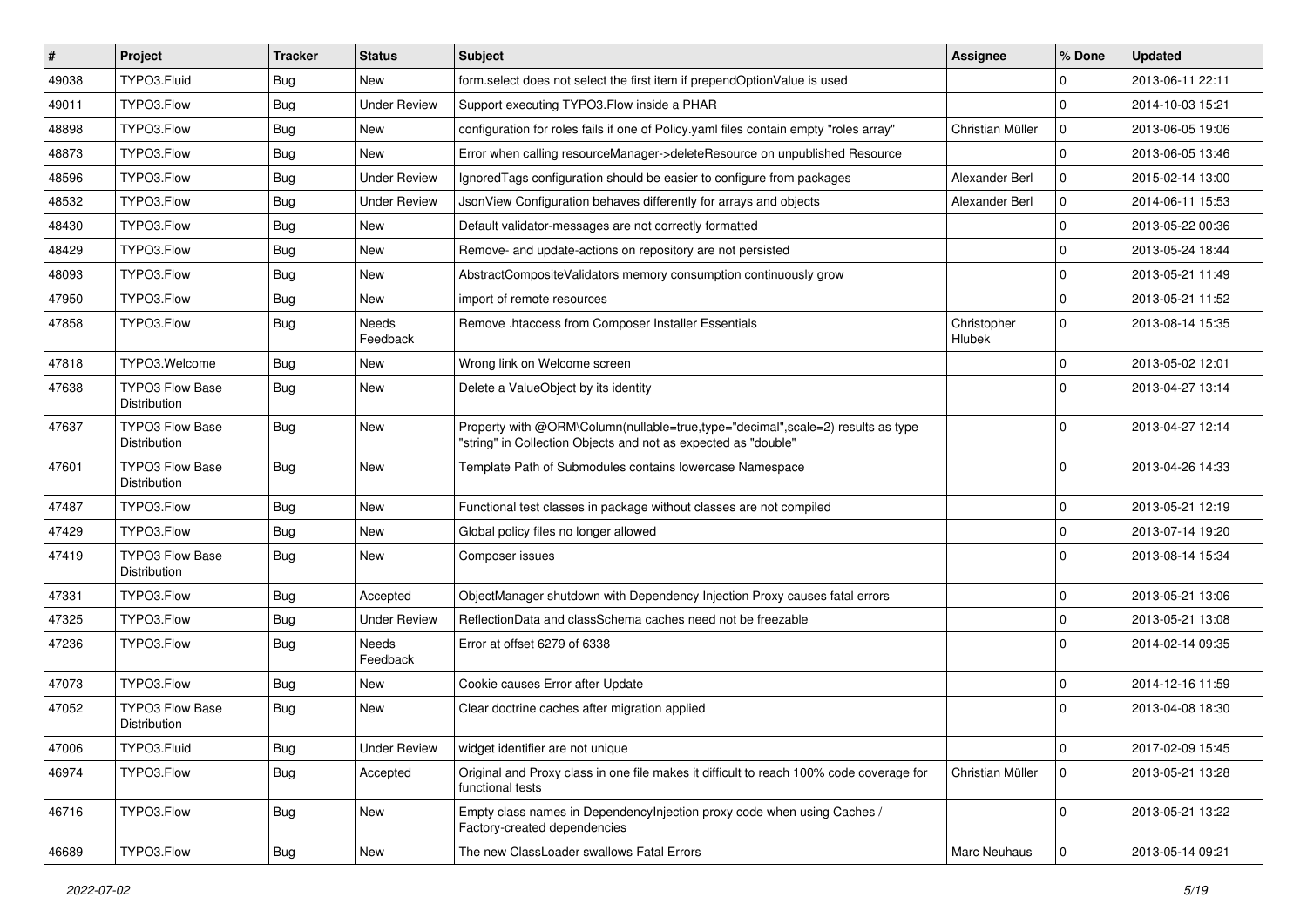| #     | Project                                       | <b>Tracker</b> | <b>Status</b>            | <b>Subject</b>                                                                                                               | <b>Assignee</b>       | % Done         | <b>Updated</b>   |
|-------|-----------------------------------------------|----------------|--------------------------|------------------------------------------------------------------------------------------------------------------------------|-----------------------|----------------|------------------|
| 46289 | TYPO3.Fluid                                   | Bug            | Needs<br>Feedback        | Enable Escaping Interceptor in XML request format                                                                            |                       | $\Omega$       | 2013-08-14 15:35 |
| 46244 | TYPO3 Flow Base<br>Distribution               | Bug            | <b>Under Review</b>      | Remove call to PHP_BINDIR in CoreCommandController                                                                           |                       | $\Omega$       | 2013-03-19 11:39 |
| 46210 | TYPO3.Flow                                    | Bug            | <b>Needs</b><br>Feedback | securityContext->getParty() in the initializeObject() method of a session-Scope object<br>throws exception on second request |                       | $\Omega$       | 2013-03-27 10:44 |
| 46120 | TYPO3.Flow                                    | Bug            | <b>New</b>               | Important step missing in the installation chapter                                                                           |                       | $\mathbf 0$    | 2013-03-08 10:23 |
| 46097 | TYPO3.Flow                                    | Bug            | New                      | Logged in user gets session of an other logged in user                                                                       | Robert Lemke          | $\mathbf 0$    | 2013-03-07 12:52 |
| 46073 | TYPO3.Flow                                    | Bug            | <b>Under Review</b>      | Scripts::executeCommand must be usable outsite of TYPO3.Flow                                                                 |                       | $\mathbf 0$    | 2013-03-06 19:14 |
| 46066 | TYPO3.Flow                                    | <b>Bug</b>     | <b>New</b>               | Currency formatter uses wrong format for ISO 4217 currency codes                                                             |                       | $\mathbf 0$    | 2013-03-06 16:29 |
| 46010 | TYPO3.Flow                                    | Bug            | New                      | Generating a DiscriminatorMap with base class in different namespace does not work                                           |                       | $\mathbf 0$    | 2013-03-04 12:30 |
| 45917 | TYPO3.Flow                                    | Bug            | <b>New</b>               | RoutePartHandler transliteration must be improved                                                                            |                       | $\mathbf 0$    | 2014-02-17 09:13 |
| 45669 | TYPO3.Flow                                    | <b>Bug</b>     | <b>New</b>               | PersistentObjectConverter does not convert ValueObjects by __identity                                                        |                       | $\mathbf 0$    | 2013-02-20 17:59 |
| 45640 | TYPO3.Flow                                    | Bug            | <b>New</b>               | Every relation is set to cascade=all if the related entity is no aggregate root                                              |                       | $\mathbf 0$    | 2013-02-20 15:31 |
| 45623 | TYPO3.Flow                                    | <b>Bug</b>     | <b>New</b>               | SQL error when calling TYPO3.Blog Setup controller                                                                           |                       | $\mathbf 0$    | 2013-02-21 12:16 |
| 45611 | TYPO3.Flow                                    | Bug            | <b>New</b>               | Destruction of session after logout should be configurable                                                                   |                       | $\mathbf 0$    | 2013-02-19 16:41 |
| 45413 | <b>TYPO3 Flow Base</b><br>Distribution        | Bug            | <b>Under Review</b>      | Overriding boolean properties using Objects yaml is broken                                                                   |                       | 100            | 2013-12-10 13:26 |
| 45405 | TYPO3.Flow                                    | Bug            | Accepted                 | Uncaught Exception in DynamicRoutePart                                                                                       | Bastian Waidelich   0 |                | 2014-03-05 11:19 |
| 45386 | TYPO3.Flow                                    | Bug            | New                      | Package::buildArrayOfClassFiles tries to determine class names from file paths                                               |                       | $\mathbf 0$    | 2013-02-11 19:54 |
| 45384 | TYPO3.Fluid                                   | Bug            | New                      | Persisted entity object in widget-configuration cannot be deserialized (after reload)                                        |                       | $\mathbf 0$    | 2013-08-14 15:35 |
| 45272 | TYPO3.Flow                                    | Bug            | <b>New</b>               | Related Value Objects get deleted by default cascading                                                                       |                       | $\mathbf 0$    | 2013-02-08 13:50 |
| 45249 | TYPO3.Flow                                    | <b>Bug</b>     | <b>New</b>               | Update composer project-create command listing                                                                               |                       | $\mathbf 0$    | 2013-02-07 15:17 |
| 45041 | TYPO3.Flow                                    | <b>Bug</b>     | New                      | Set file permissions doesnt work                                                                                             |                       | $\mathbf 0$    | 2013-08-14 15:35 |
| 44684 | <b>TYPO3 Flow Base</b><br><b>Distribution</b> | Bug            | New                      | Authorization header redirect in .htaccess strips the Basic-prefix                                                           |                       | $\Omega$       | 2014-09-16 23:41 |
| 44361 | TYPO3.Flow                                    | <b>Bug</b>     | <b>New</b>               | TYPO3\Flow\I18n\Formatter\DatetimeFormatter - caching DATETIME type                                                          |                       | $\mathbf 0$    | 2013-08-14 15:35 |
| 44244 | TYPO3.Flow                                    | <b>Bug</b>     | New                      | defaultOrderings aren't applied on related objects                                                                           |                       | $\Omega$       | 2013-01-09 18:41 |
| 44234 | TYPO3.Fluid                                   | Bug            | <b>Under Review</b>      | selectViewHelper's sorting does not respect locale collation                                                                 |                       | $\mathbf 0$    | 2014-07-31 17:15 |
| 44203 | TYPO3.Flow                                    | <b>Bug</b>     | Needs<br>Feedback        | Session implementation is still racy                                                                                         | Robert Lemke          | $\overline{0}$ | 2013-08-14 15:35 |
| 44186 | TYPO3.Flow                                    | Bug            | New                      | Request does not accept custom Content-Type                                                                                  |                       | $\overline{0}$ | 2013-08-14 15:35 |
| 44185 | TYPO3.Flow                                    | <b>Bug</b>     | New                      | XML body always need a root node                                                                                             |                       | $\mathbf 0$    | 2013-08-14 15:35 |
| 44184 | TYPO3.Flow                                    | <b>Bug</b>     | New                      | Request arguments are not merged correctly for single object actions                                                         |                       | $\mathbf 0$    | 2013-08-14 15:35 |
| 44148 | TYPO3.Flow                                    | Bug            | New                      | Documentation for executeCommand() needs clarification                                                                       |                       | $\pmb{0}$      | 2013-08-14 15:35 |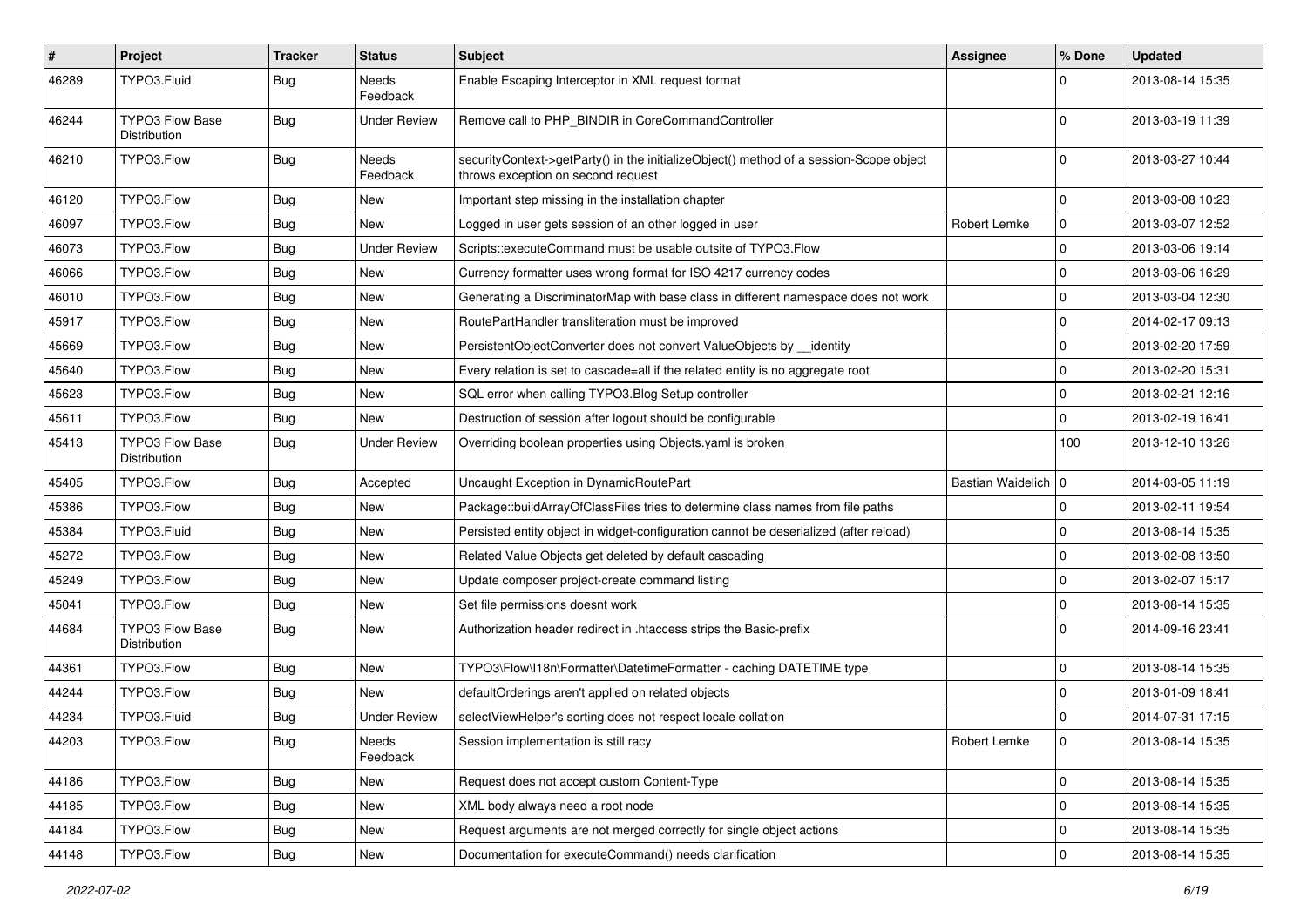| $\#$  | Project                                | <b>Tracker</b> | <b>Status</b>            | <b>Subject</b>                                                                                               | <b>Assignee</b>        | % Done         | <b>Updated</b>   |
|-------|----------------------------------------|----------------|--------------------------|--------------------------------------------------------------------------------------------------------------|------------------------|----------------|------------------|
| 43967 | TYPO3.Flow                             | Bug            | New                      | Error in evaluating orphanRemoval in Flow Annotation driver                                                  |                        | $\mathbf 0$    | 2013-01-03 11:00 |
| 43947 | TYPO3.Flow                             | Bug            | <b>New</b>               | Redirect to login after Session timeout                                                                      |                        | $\mathbf 0$    | 2012-12-13 12:35 |
| 43621 | TYPO3.Flow                             | Bug            | <b>Under Review</b>      | Composer installer overwrites Settings.yaml.example                                                          | Karsten<br>Dambekalns  | $\Omega$       | 2013-11-26 19:12 |
| 43541 | TYPO3.Flow                             | <b>Bug</b>     | <b>New</b>               | Incomplete classes path detection for PSR-0                                                                  |                        | $\mathbf 0$    | 2013-08-14 15:35 |
| 43192 | TYPO3.Flow                             | <b>Bug</b>     | Accepted                 | findByIdentifier() for non-persisted objects not working for custom identifier properties                    | Karsten<br>Dambekalns  | $\Omega$       | 2013-05-21 13:28 |
| 43190 | TYPO3.Flow                             | <b>Bug</b>     | Accepted                 | Misleading exception message for incompatible database structure                                             | Karsten<br>Dambekalns  | $\Omega$       | 2013-08-14 15:35 |
| 42888 | TYPO3.Flow                             | Bug            | <b>Needs</b><br>Feedback | ResourceManager chokes on non existing files                                                                 |                        | $\Omega$       | 2012-11-12 18:02 |
| 42606 | TYPO3.Flow                             | <b>Bug</b>     | New                      | Content Security with nested objects                                                                         |                        | $\Omega$       | 2012-12-13 12:35 |
| 42601 | TYPO3.Flow                             | Bug            | <b>Under Review</b>      | Content Security: QOM rewriting is omitted if used in certain cases in an Action<br>Controller               | Robert Lemke           | 100            | 2013-08-14 15:35 |
| 42520 | TYPO3.Flow                             | Bug            | <b>New</b>               | Cache must be flushed globally for package state changes                                                     |                        | $\mathbf 0$    | 2015-02-25 17:45 |
| 42101 | TYPO3.Flow                             | <b>Bug</b>     | <b>New</b>               | Proxyclasses are not rebuild in Development context unless cache is empty                                    |                        | $\mathbf 0$    | 2013-08-14 15:35 |
| 41843 | <b>TYPO3 Flow Base</b><br>Distribution | Bug            | New                      | Composer and rename issues (umbrella issue)                                                                  |                        | 60             | 2013-01-15 17:19 |
| 41727 | TYPO3.Flow                             | <b>Bug</b>     | Accepted                 | @Flow\Identity and @ORM\InheritanceType("JOINED") can't be used together                                     | Karsten<br>Dambekalns  | $\Omega$       | 2013-01-21 17:15 |
| 41533 | TYPO3.Flow                             | <b>Bug</b>     | <b>Needs</b><br>Feedback | Ignored object-validation in editAction when redirecting back from updateAction                              |                        | $\Omega$       | 2012-10-10 09:27 |
| 41496 | TYPO3.Flow                             | <b>Bug</b>     | New                      | Upload identical Resources, deleting fails                                                                   |                        | $\mathbf 0$    | 2012-10-01 17:57 |
| 41148 | TYPO3.Flow                             | Bug            | <b>New</b>               | Converting of ValueObjects                                                                                   |                        | $\overline{0}$ | 2012-12-13 12:35 |
| 41029 | TYPO3.Flow                             | Bug            | Accepted                 | Method security is also evaluating abstract classes                                                          | Karsten<br>Dambekalns  | $\Omega$       | 2013-01-19 21:55 |
| 40998 | TYPO3.Fluid                            | <b>Bug</b>     | <b>Under Review</b>      | Missing parent request namespaces in form field name prefix                                                  | Sebastian<br>Kurfuerst | $\Omega$       | 2013-08-14 15:39 |
| 40824 | TYPO3.Flow                             | <b>Bug</b>     | <b>Needs</b><br>Feedback | Modified action controller methods not detected properly                                                     | Andreas Förthner       | l 0            | 2012-10-01 20:33 |
| 40802 | TYPO3.Flow                             | Bug            | Accepted                 | Documentation mistake (authentication)                                                                       | Karsten<br>Dambekalns  | $\Omega$       | 2014-03-20 14:13 |
| 40410 | TYPO3.Flow                             | <b>Bug</b>     | Needs<br>Feedback        | Exception when using Apc, Memcached of Redis cache backend for reflection status<br>and object configuration | Karsten<br>Dambekalns  | $\mathbf 0$    | 2012-10-25 15:56 |
| 40283 | TYPO3.Flow                             | <b>Bug</b>     | New                      | New constructor in grandparent class not called                                                              |                        | $\mathbf 0$    | 2012-12-13 12:35 |
| 40064 | TYPO3.Fluid                            | <b>Bug</b>     | <b>New</b>               | Multiselect is not getting persisted                                                                         |                        | $\mathbf 0$    | 2014-03-27 22:12 |
| 39990 | TYPO3.Fluid                            | <b>Bug</b>     | <b>New</b>               | Same form twice in one template: hidden fields for empty values are only rendered once                       |                        | $\mathbf 0$    | 2012-08-20 11:21 |
| 39791 | TYPO3.Flow                             | Bug            | New                      | Reflection data of old aspect is not removed                                                                 |                        | $\mathbf 0$    | 2013-08-14 15:40 |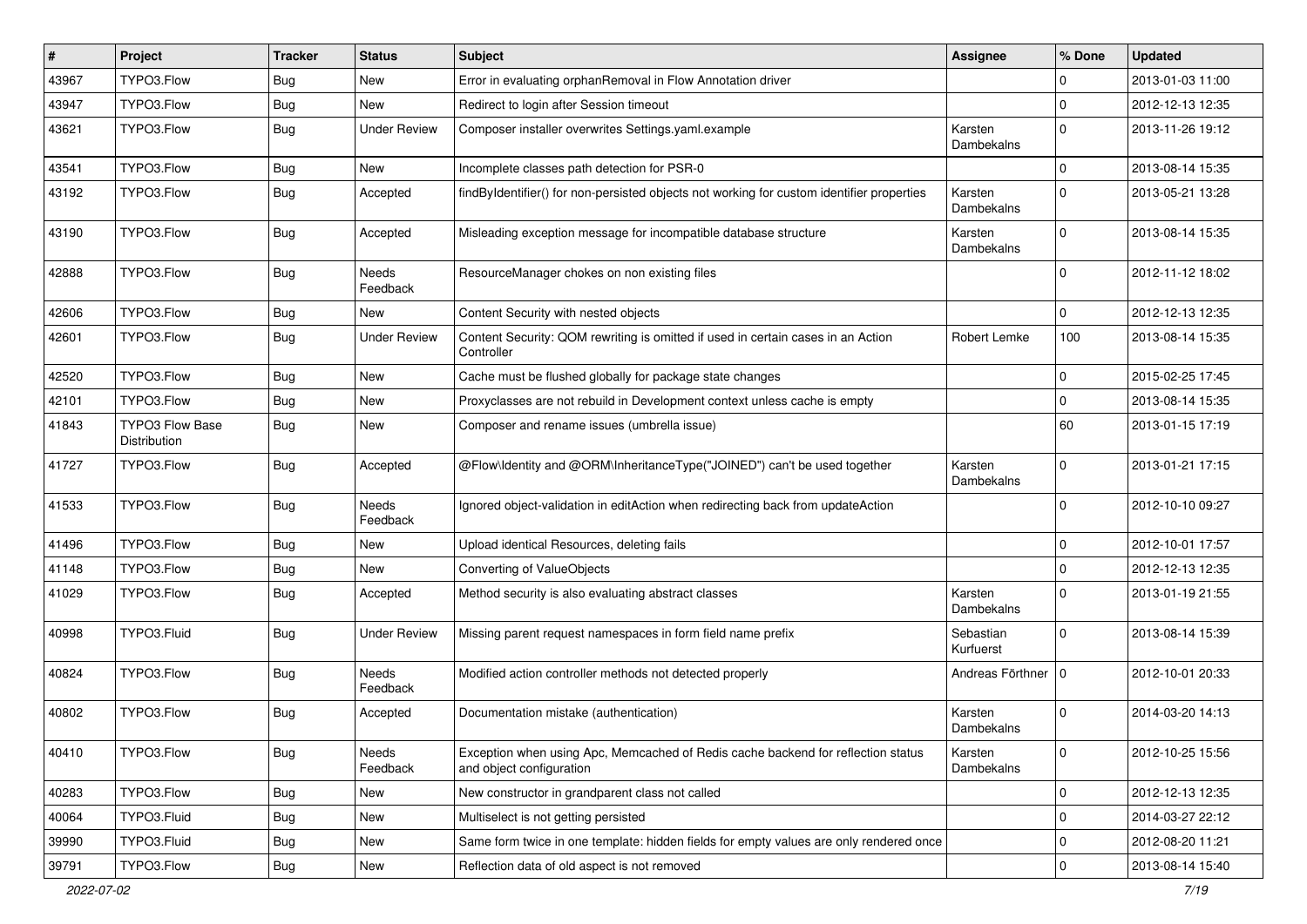| $\vert$ # | Project     | <b>Tracker</b> | <b>Status</b>            | Subject                                                                                              | <b>Assignee</b>             | % Done      | <b>Updated</b>   |
|-----------|-------------|----------------|--------------------------|------------------------------------------------------------------------------------------------------|-----------------------------|-------------|------------------|
| 39699     | TYPO3.Flow  | <b>Bug</b>     | Accepted                 | SQL DDL for TYPO3\FLOW3\Cache\Backend\PdoBackend                                                     | Karsten<br>Dambekalns       | $\Omega$    | 2012-12-13 12:35 |
| 39674     | TYPO3.Flow  | Bug            | New                      | \TYPO3\FLOW3\var dump behaves weird in controller actions doing return                               |                             | $\Omega$    | 2012-08-10 10:09 |
| 39414     | TYPO3.Flow  | Bug            | New                      | <b>Security Documentation</b>                                                                        |                             | $\Omega$    | 2012-12-15 21:41 |
| 39096     | TYPO3.Flow  | <b>Bug</b>     | <b>New</b>               | Unnecessary compile invoked in non production context?                                               |                             | $\Omega$    | 2013-08-14 15:35 |
| 38980     | TYPO3.Flow  | <b>Bug</b>     | New                      | ActionController: behavior of required arguments is not consistent                                   |                             | $\mathbf 0$ | 2014-05-27 14:14 |
| 38459     | TYPO3.Eel   | <b>Bug</b>     | New                      | Accessing a not present property/method should error verbosely                                       | Sebastian<br>Kurfuerst      | $\Omega$    | 2012-08-07 17:06 |
| 38369     | TYPO3.Fluid | Bug            | New                      | Resource ViewHelpers should not fall back to request package                                         |                             | $\Omega$    | 2012-06-25 15:55 |
| 38216     | TYPO3.Flow  | <b>Bug</b>     | <b>Needs</b><br>Feedback | Static method calls in reflected classes refer to _Original class                                    |                             | $\Omega$    | 2012-12-13 12:35 |
| 38004     | TYPO3.Flow  | Bug            | Accepted                 | Missing CheatSheet folder for Getting Started manual                                                 | Karsten<br>Dambekalns       | $\Omega$    | 2014-11-07 10:58 |
| 37619     | TYPO3.Fluid | <b>Bug</b>     | <b>New</b>               | Fatal Error when using variable in name attribute of Section ViewHelper                              |                             | $\Omega$    | 2012-05-30 23:17 |
| 37571     | TYPO3.Flow  | Bug            | New                      | Inherited proxies fail when implementing __clone                                                     |                             | $\Omega$    | 2012-06-04 12:15 |
| 37564     | TYPO3.Flow  | Bug            | New                      | Validation of Parent Object containing properties of type ManyToOne and ManyToMany<br>to same Target |                             | $\Omega$    | 2012-05-29 11:55 |
| 37473     | TYPO3.Flow  | <b>Bug</b>     | <b>New</b>               | Subsequent Exceptions related to Doctrine Entity Manager makes it snap shut                          |                             | $\Omega$    | 2012-10-25 10:29 |
| 37354     | TYPO3.Flow  | Bug            | Accepted                 | Do not apply generateValueHash() and generateUuid() if custom identifier is used                     | Karsten<br>Dambekalns       | $\Omega$    | 2012-07-10 08:30 |
| 37352     | TYPO3.Flow  | <b>Bug</b>     | <b>Under Review</b>      | generateValueHash() should use getIdentifierByObject()                                               | Karsten<br>Dambekalns       | $\Omega$    | 2013-05-21 13:28 |
| 37316     | TYPO3.Flow  | <b>Bug</b>     | <b>New</b>               | Use findBestMatchingLocale instead of getDefaultLocale?                                              |                             | $\Omega$    | 2012-05-20 09:35 |
| 37302     | TYPO3.Flow  | Bug            | <b>Needs</b><br>Feedback | NumberValidator                                                                                      | Carsten Bleicker            | $\Omega$    | 2013-07-03 08:36 |
| 37292     | TYPO3.Flow  | Bug            | <b>Under Review</b>      | PropertyMappingConfiguration::mapUnknownProperties is not passed down to<br>Subconfiguration         | Sebastian<br>Kurfuerst      | $\Omega$    | 2013-11-26 20:21 |
| 37227     | TYPO3.Flow  | Bug            | On Hold                  | securityContext->getParty is not available in widget context                                         |                             | $\Omega$    | 2012-06-25 22:14 |
| 36804     | TYPO3.Flow  | <b>Bug</b>     | <b>New</b>               | Orphaned entities within aggregates are not removed                                                  |                             | $\Omega$    | 2012-05-03 11:54 |
| 36662     | TYPO3.Fluid | Bug            | Needs<br>Feedback        | Checked state isn't always correct when property is collection                                       | Kevin Ulrich<br>Moschallski | $\Omega$    | 2013-08-14 15:39 |
| 36655     | TYPO3.Fluid | <b>Bug</b>     | <b>New</b>               | <b>Pagination Links</b>                                                                              |                             | 0           | 2012-06-23 22:18 |
| 36634     | TYPO3.Flow  | <b>Bug</b>     | New                      | Reconstituted entities do not have their properties set when initializeObject() is called            |                             | $\mathbf 0$ | 2012-04-26 21:28 |
| 36633     | TYPO3.Flow  | <b>Bug</b>     | <b>New</b>               | Reconstituted entities should not have the FLOW3_Persistence_clone property set                      |                             | $\mathbf 0$ | 2012-04-26 21:24 |
| 36508     | TYPO3.Flow  | Bug            | New                      | AuthenticationProvider Request Patterns                                                              |                             | 0           | 2012-04-24 12:39 |
| 36495     | TYPO3.Flow  | <b>Bug</b>     | New                      | HTTP Response is sent before persistence preventing Exceptions to be displayed on<br>redirect        |                             | $\Omega$    | 2012-04-24 00:28 |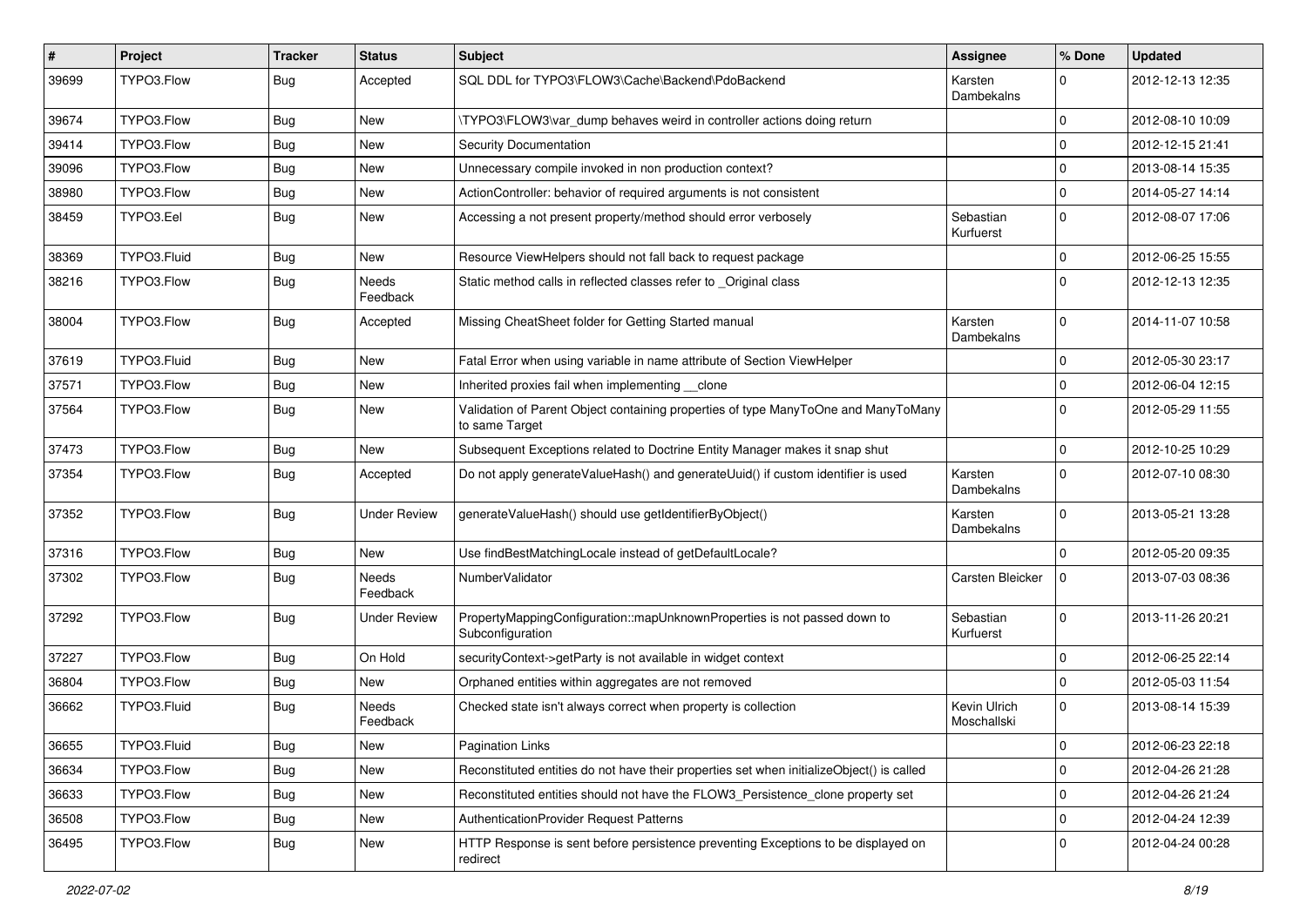| #     | Project     | <b>Tracker</b> | <b>Status</b>            | <b>Subject</b>                                                                                       | <b>Assignee</b>        | % Done       | <b>Updated</b>   |
|-------|-------------|----------------|--------------------------|------------------------------------------------------------------------------------------------------|------------------------|--------------|------------------|
| 35868 | TYPO3.Flow  | Bug            | On Hold                  | Unstable condition in Utility\Environment                                                            | Karsten<br>Dambekalns  | $\Omega$     | 2012-06-25 22:37 |
| 35831 | TYPO3.Flow  | <b>Bug</b>     | <b>New</b>               | Deleting or unpublishing of a resource deletes all published symlinks<br>(Web/_Resources/Persistent) |                        | $\Omega$     | 2012-04-11 09:31 |
| 35720 | TYPO3.Flow  | Bug            | <b>New</b>               | Access denied Exception for widget links to actions with a policy                                    |                        | $\mathbf 0$  | 2012-10-25 14:08 |
| 35083 | TYPO3.Flow  | Bug            | <b>New</b>               | involving SecurityContext in Widget's __wakeup situation leads to an exception                       |                        | $\mathbf 0$  | 2012-03-21 13:06 |
| 34879 | TYPO3.Flow  | Bug            | Accepted                 | Proxied object is not update()able                                                                   | Karsten<br>Dambekalns  | $\Omega$     | 2013-01-22 15:17 |
| 34682 | TYPO3.Fluid | Bug            | <b>Under Review</b>      | Radio Button missing checked on validation error                                                     |                        | $\mathbf 0$  | 2013-11-20 20:58 |
| 34404 | TYPO3.Flow  | <b>Bug</b>     | <b>New</b>               | JsonView transformObject does not respect _descendAll configuration                                  |                        | $\Omega$     | 2012-02-29 01:12 |
| 34134 | TYPO3.Flow  | Bug            | <b>Needs</b><br>Feedback | PropertyMapper throws unnecessary exception                                                          | Christian Müller       | $\mathbf 0$  | 2014-02-19 10:14 |
| 33628 | TYPO3.Fluid | <b>Bug</b>     | Needs<br>Feedback        | Multicheckboxes (multiselect) for Collections don't work                                             | Christian Müller       | $\mathbf 0$  | 2012-06-28 10:27 |
| 33551 | TYPO3.Fluid | Bug            | <b>New</b>               | View helper values break out of a partial scope                                                      | Sebastian<br>Kurfuerst | $\Omega$     | 2013-06-05 14:41 |
| 33465 | TYPO3.Flow  | <b>Bug</b>     | <b>New</b>               | Some vital commands to recover the system fail when recovery is needed                               |                        | $\mathbf 0$  | 2012-01-26 15:51 |
| 33293 | TYPO3.Flow  | <b>Bug</b>     | <b>New</b>               | Injection to private variable results in injection of the the wrong class                            |                        | $\mathbf 0$  | 2012-01-18 16:41 |
| 33078 | TYPO3.Flow  | Bug            | New                      | No Redirect to Login                                                                                 |                        | $\Omega$     | 2012-03-07 17:45 |
| 33055 | TYPO3.Flow  | Bug            | <b>New</b>               | AccessDeniedException instead of WebRedirect                                                         |                        | $\mathbf 0$  | 2014-04-17 15:54 |
| 33024 | TYPO3.Flow  | Bug            | Accepted                 | Exception when validating a float in a Model with the Number validator                               | Karsten<br>Dambekalns  | $\Omega$     | 2012-03-07 22:08 |
| 32873 | TYPO3.Flow  | Bug            | Accepted                 | Value changes for logged in account are not persisted due to session serialization                   | Karsten<br>Dambekalns  | $\Omega$     | 2012-02-01 12:43 |
| 32869 | TYPO3.Flow  | <b>Bug</b>     | New                      | Security config tokenClass doesnt throw exception if not found the class                             |                        | $\Omega$     | 2012-03-19 10:53 |
| 32707 | TYPO3.Flow  | Bug            | Accepted                 | <b>Bad Bad FileBackend</b>                                                                           | Karsten<br>Dambekalns  | $\Omega$     | 2013-05-21 13:33 |
| 32574 | TYPO3.Flow  | Bug            | Accepted                 | FLOW3 enters fork bombs when using cgi-fcgi vs cli                                                   | Karsten<br>Dambekalns  | $\Omega$     | 2012-03-07 17:21 |
| 32425 | TYPO3.Flow  | Bug            | Accepted                 | IpAddressRange methods not completly implemented                                                     | Karsten<br>Dambekalns  | $\Omega$     | 2012-06-28 10:23 |
| 32105 | TYPO3.Flow  | Bug            | New                      | IgnoreValidation ignored if ACL is set for this controller action                                    |                        | $\mathbf 0$  | 2011-11-26 11:22 |
| 31500 | TYPO3.Flow  | Bug            | <b>Under Review</b>      | Argument validation for CLI requests is not done                                                     | Karsten<br>Dambekalns  | $\mathbf{0}$ | 2014-02-24 14:00 |
| 31210 | TYPO3.Flow  | Bug            | New                      | constructor of proxy class not compatible with interfaces defening a constructor                     |                        | $\mathbf 0$  | 2011-11-07 22:02 |
| 31002 | TYPO3.Flow  | <b>Bug</b>     | New                      | Generated __sleep method handles static properties as members.                                       |                        | $\mathbf 0$  | 2011-10-21 13:20 |
| 30937 | TYPO3.Fluid | <b>Bug</b>     | New                      | CropViewHelper stringToTruncate can't be supplied so it can't be easily extended                     |                        | 100          | 2011-10-21 13:37 |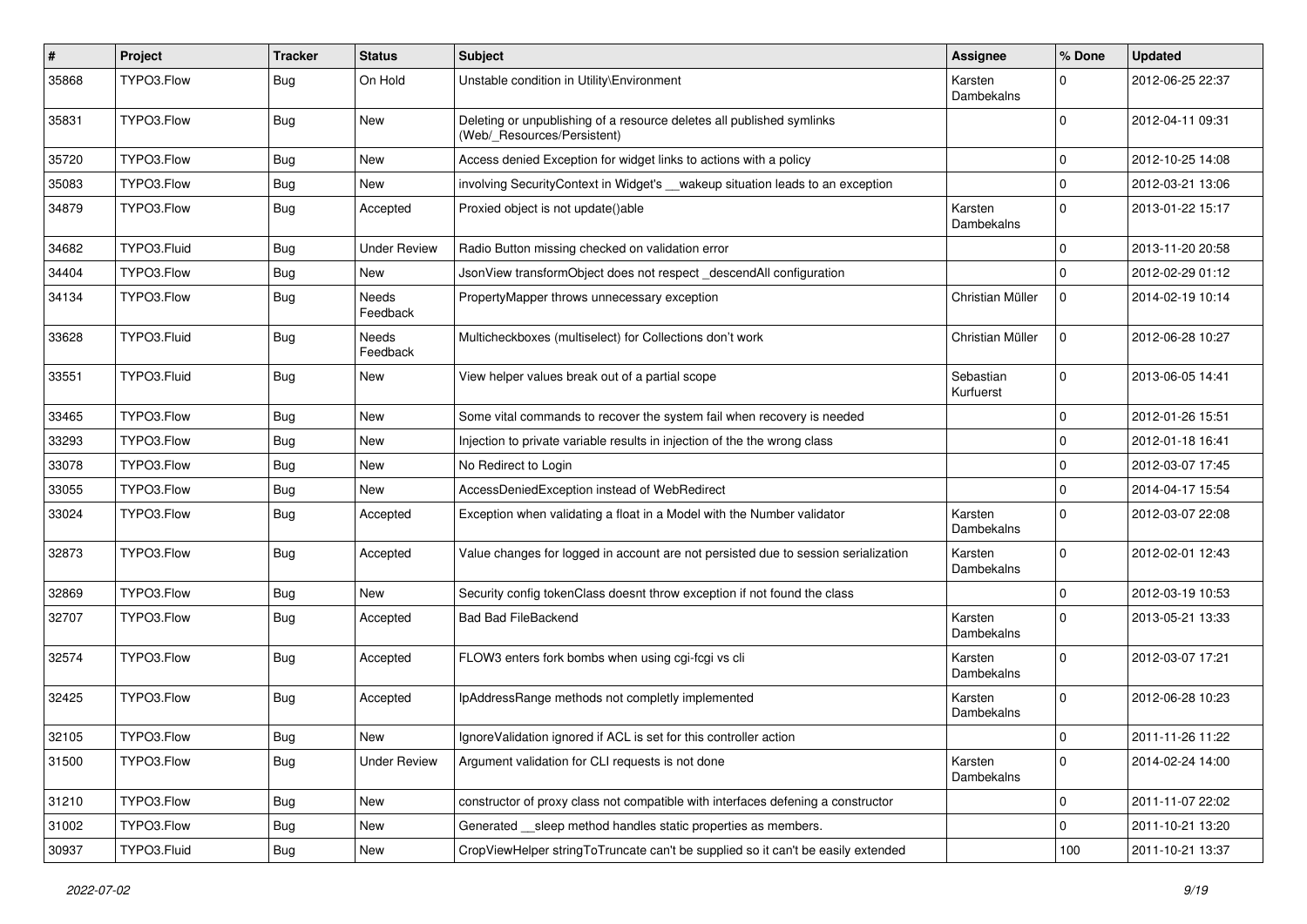| $\#$  | Project     | <b>Tracker</b> | <b>Status</b>            | Subject                                                                                                                                                 | <b>Assignee</b>        | % Done       | <b>Updated</b>   |
|-------|-------------|----------------|--------------------------|---------------------------------------------------------------------------------------------------------------------------------------------------------|------------------------|--------------|------------------|
| 30425 | TYPO3.Flow  | <b>Bug</b>     | New                      | New methods are not updated in Policies during Development                                                                                              |                        | 0            | 2011-10-21 13:20 |
| 30424 | TYPO3.Flow  | Bug            | <b>New</b>               | Forward object arguments with changes                                                                                                                   |                        | $\mathbf 0$  | 2011-10-21 13:20 |
| 29425 | TYPO3.Flow  | Bug            | New                      | Deletion of a blog post with resources fails with FK constraint error                                                                                   |                        | $\mathbf 0$  | 2011-10-21 13:20 |
| 29405 | TYPO3.Flow  | Bug            | New                      | When storing a new entity inside the session, it will be fully serialized instead of just the<br>reference being stored                                 |                        | $\mathbf 0$  | 2013-04-04 11:34 |
| 28554 | TYPO3.Fluid | Bug            | New                      | (v4) implement feature flag to disable caching                                                                                                          |                        | $\mathbf 0$  | 2011-10-21 13:37 |
| 28553 | TYPO3.Fluid | Bug            | New                      | improve XHProf test setup                                                                                                                               |                        | $\mathbf{0}$ | 2011-10-21 13:37 |
| 28552 | TYPO3.Fluid | Bug            | New                      | (v5) write ViewHelper test for compiled run; adjust functional test to do two passes<br>(uncached & cached)                                             |                        | $\mathbf 0$  | 2011-10-21 13:37 |
| 28551 | TYPO3.Fluid | Bug            | Accepted                 | (v4) backport VHTest                                                                                                                                    | Sebastian<br>Kurfuerst | 80           | 2011-10-21 13:37 |
| 28550 | TYPO3.Fluid | Bug            | <b>New</b>               | (v4) make widgets cacheable, i.e. not implement childnodeaccess interface                                                                               |                        | $\mathbf 0$  | 2011-10-21 13:37 |
| 28549 | TYPO3.Fluid | Bug            | <b>New</b>               | make widgets cacheable, i.e. not implement childnodeaccess interface                                                                                    |                        | 0            | 2011-10-21 13:37 |
| 28319 | TYPO3.Flow  | Bug            | Needs<br>Feedback        | Access denied will be logged at the wrong location in nested calls                                                                                      |                        | $\Omega$     | 2012-03-14 14:52 |
| 28016 | TYPO3.Flow  | Bug            | <b>Needs</b><br>Feedback | Cascade remove of cleared ArrayCollection                                                                                                               | Karsten<br>Dambekalns  | $\Omega$     | 2013-02-14 20:46 |
| 27798 | TYPO3.Flow  | Bug            | Accepted                 | CSRF protection not working for forms in a plugin                                                                                                       |                        | $\mathbf{0}$ | 2013-08-14 15:35 |
| 27721 | TYPO3.Flow  | Bug            | Needs<br>Feedback        | Permissions of uploaded resources not correct                                                                                                           | Karsten<br>Dambekalns  | $\mathbf 0$  | 2012-03-15 10:37 |
| 27607 | TYPO3.Fluid | <b>Bug</b>     | New                      | Make Fluid comparisons work when first element is STRING, second is NULL.                                                                               |                        | $\mathbf{0}$ | 2012-03-12 19:18 |
| 27379 | TYPO3.Flow  | Bug            | Needs<br>Feedback        | add check to clear the database at tearDown in testing                                                                                                  |                        | $\Omega$     | 2012-03-14 14:41 |
| 27088 | TYPO3.Flow  | Bug            | On Hold                  | initializeObject() is called too early when reconstructing entities                                                                                     |                        | $\mathbf 0$  | 2013-04-08 17:53 |
| 27045 | TYPO3.Flow  | <b>Bug</b>     | New                      | Introduced properties are not available in the reflection service during a compile run                                                                  |                        | $\mathbf 0$  | 2013-12-07 11:14 |
| 25988 | TYPO3.Flow  | Bug            | <b>New</b>               | Useless proxies are built for some classes                                                                                                              |                        | $\mathbf 0$  | 2011-10-21 13:20 |
| 13559 | TYPO3.Flow  | Bug            | Accepted                 | ObjectSerializer failes with persistent objects within arrays                                                                                           | Karsten<br>Dambekalns  | $\mathbf 0$  | 2012-11-08 09:39 |
| 13045 | TYPO3.Fluid | <b>Bug</b>     | <b>New</b>               | Entity decode of strings are different between if-conditions and output of variable                                                                     |                        | $\mathbf{0}$ | 2011-10-21 13:37 |
| 12863 | TYPO3.Fluid | Bug            | New                      | Attributes of a viewhelper can't contain a '-'                                                                                                          | Sebastian<br>Kurfuerst | $\mathbf 0$  | 2011-10-21 13:37 |
| 11039 | TYPO3.Flow  | <b>Bug</b>     | Needs<br>Feedback        | Static object container injects properties to result of factory object                                                                                  |                        | 0            | 2012-03-14 13:41 |
| 10678 | TYPO3.Flow  | <b>Bug</b>     | New                      | ReflectionService doesn't reflect methods of child classes correctly when they get<br>reflected before their parent class in the initialization process |                        | $\mathbf{0}$ | 2011-10-21 13:20 |
| 8648  | TYPO3.Fluid | <b>Bug</b>     | New                      | format.crop ViewHelper should support all features of the crop stdWrap function                                                                         |                        | 0            | 2011-10-21 13:37 |
| 3481  | TYPO3.Fluid | <b>Bug</b>     | New                      | Use ViewHelperVariableContainer in PostParseFacet                                                                                                       |                        | 0            | 2011-10-21 13:37 |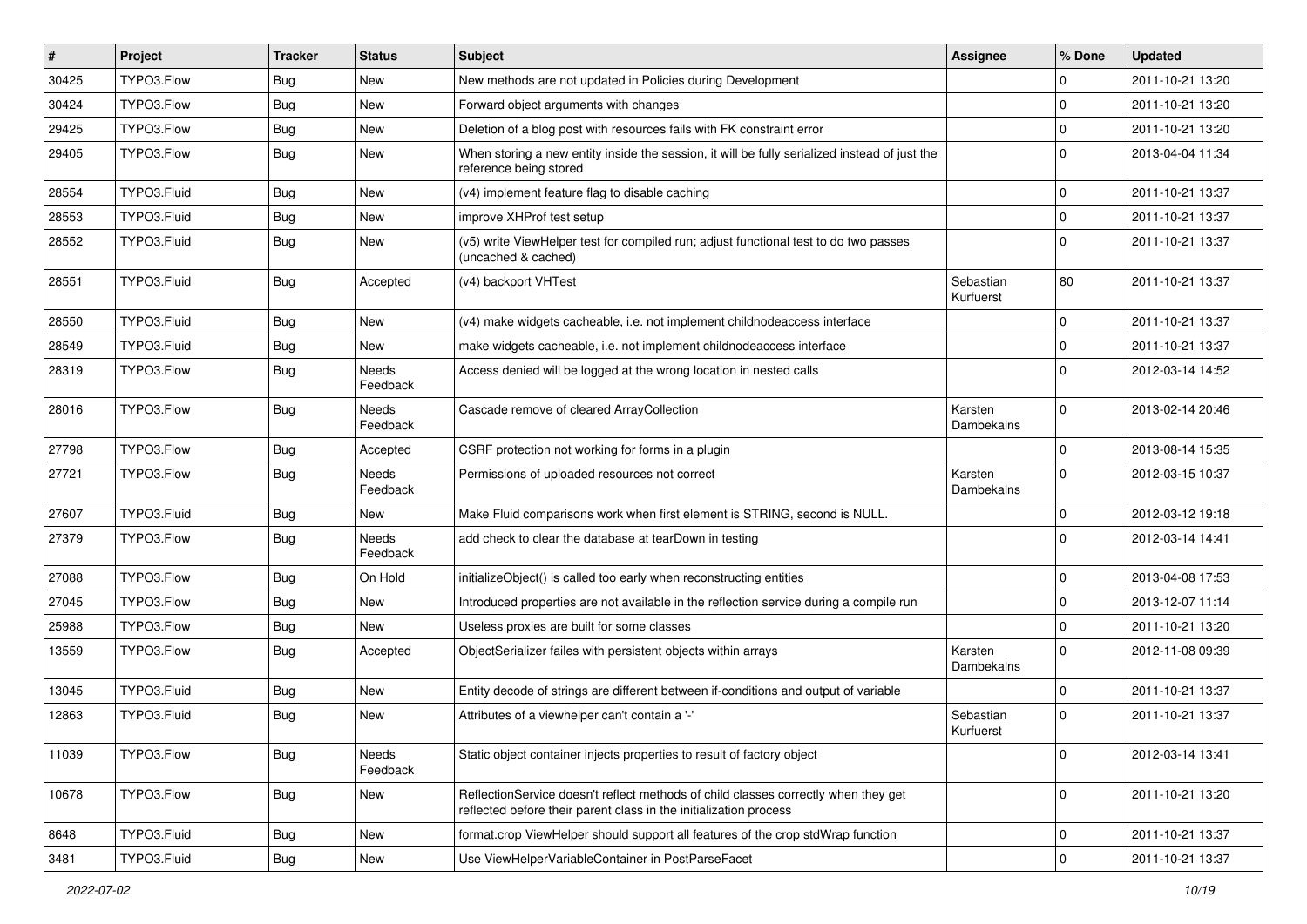| $\sharp$ | Project         | <b>Tracker</b> | <b>Status</b>       | Subject                                                                                                 | <b>Assignee</b>        | % Done      | <b>Updated</b>   |
|----------|-----------------|----------------|---------------------|---------------------------------------------------------------------------------------------------------|------------------------|-------------|------------------|
| 2974     | TYPO3.Flow      | Bug            | New                 | Aspect / Proxy Cache is not emptied automatically if an interface used for introduction<br>was modified | Robert Lemke           | 0           | 2011-10-21 13:20 |
| 64842    | TYPO3.Flow      | Feature        | New                 | Validation of Property should also happen before Property Mapping.                                      |                        | 0           | 2015-02-04 10:35 |
| 62346    | TYPO3.Fluid     | Feature        | New                 | f:comment should have high precende                                                                     |                        | $\mathbf 0$ | 2014-10-20 11:33 |
| 60271    | TYPO3.Fluid     | Feature        | <b>New</b>          | Paginate viewhelper, should also support arrays                                                         |                        | 0           | 2014-07-11 13:19 |
| 60181    | TYPO3.Fluid     | Feature        | New                 | Caching mechanism for Fluid Views/Templates                                                             |                        | 0           | 2014-07-08 13:18 |
| 60095    | TYPO3.Flow      | Feature        | <b>Under Review</b> | LockManager's LockHoldingStackPage should be configurable                                               |                        | $\pmb{0}$   | 2014-07-07 11:15 |
| 60003    | TYPO3.Fluid     | Feature        | New                 | Add required-Attribute to f:form.password                                                               |                        | $\mathbf 0$ | 2014-06-30 16:53 |
| 59672    | TYPO3.Flow      | Feature        | <b>Under Review</b> | Add support for Doctrine 2.5 embeddables                                                                | Alexander Berl         | 0           | 2015-04-08 17:42 |
| 59244    | TYPO3.Flow      | Feature        | <b>New</b>          | Message or Container needs context                                                                      |                        | 0           | 2014-05-31 11:47 |
| 58622    | TYPO3.Flow      | Feature        | New                 | Clearer Exception: Array to string conversion                                                           |                        | $\mathbf 0$ | 2016-06-13 18:15 |
| 58579    | TYPO3.Flow      | Feature        | New                 | Adding own environment constants to Flow                                                                |                        | 50          | 2014-05-06 22:14 |
| 57763    | TYPO3.Flow      | Feature        | New                 | Allow controller / package / action as params in<br>\TYPO3\Fluid\ViewHelpers\Form\ButtonViewHelper      |                        | $\mathbf 0$ | 2014-04-09 12:43 |
| 56916    | TYPO3.Flow      | Feature        | <b>New</b>          | Support PATCH request method as of RFC5789                                                              |                        | $\mathbf 0$ | 2014-03-14 16:50 |
| 56744    | TYPO3.Flow      | Feature        | New                 | stay logged in                                                                                          |                        | 0           | 2014-03-27 12:17 |
| 56639    | TYPO3.Flow      | Feature        | New                 | Implement "getPrivateStorageUriByResource()" for recieving (image-) file URIs                           | Robert Lemke           | 0           | 2014-03-07 10:06 |
| 56556    | TYPO3.Flow      | Feature        | <b>New</b>          | support has Property and is Property                                                                    |                        | 0           | 2014-04-08 00:34 |
| 56486    | TYPO3.Flow      | Feature        | New                 | Optimize the ObjectManager for performance                                                              |                        | $\pmb{0}$   | 2014-03-04 17:33 |
| 56036    | TYPO3.Flow      | Feature        | New                 | Optimize autoloading                                                                                    |                        | $\mathbf 0$ | 2014-03-03 11:15 |
| 55870    | TYPO3.Flow      | Feature        | New                 | Enhance f:form.textfield or add a f:form.datefield VH with enhanced validation and<br>propertymapping   | Christian Müller       | 0           | 2014-04-15 12:32 |
| 55831    | TYPO3.Flow      | Feature        | <b>New</b>          | Different scenarios for session settings                                                                |                        | 0           | 2014-02-10 11:21 |
| 55793    | TYPO3.Flow      | Feature        | <b>Under Review</b> | Add Support for groupBy                                                                                 | Kerstin<br>Huppenbauer | $\mathbf 0$ | 2014-09-02 09:38 |
| 55719    | TYPO3.Flow      | Feature        | <b>New</b>          | Support additional Resource Folders                                                                     |                        | 0           | 2014-02-06 11:38 |
| 55199    | TYPO3.Flow      | Feature        | New                 | Avoid Buffering of Shell output                                                                         |                        | $\pmb{0}$   | 2014-03-31 12:34 |
| 54037    | TYPO3.Flow      | Feature        | <b>Under Review</b> | JsonView accepts encoding options                                                                       |                        | $\mathbf 0$ | 2014-12-14 11:46 |
| 53971    | TYPO3.Kickstart | Feature        | New                 | Login functionality                                                                                     |                        | $\mathbf 0$ | 2013-12-16 10:39 |
| 53177    | TYPO3.Flow      | Feature        | New                 | entity resource policy value support for `this`                                                         |                        | $\pmb{0}$   | 2014-05-20 09:22 |
| 52640    | TYPO3.Fluid     | Feature        | <b>Under Review</b> | Create an UnlessViewHelper as opposite to the IfViewHelper                                              | Marc Neuhaus           | $\mathbf 0$ | 2014-08-01 09:02 |
| 52590    | TYPO3.Flow      | Feature        | New                 | Provide a way to get the Doctrine QueryBuilder                                                          |                        | $\mathbf 0$ | 2013-10-11 10:39 |
| 51676    | TYPO3.Flow      | Feature        | <b>Under Review</b> | Support of symlinks for Resources                                                                       |                        | 100         | 2015-06-13 12:51 |
| 51459    | TYPO3.Flow      | Feature        | New                 | Allow catching of particular exceptions on property mapping                                             |                        | 0           | 2013-10-22 13:44 |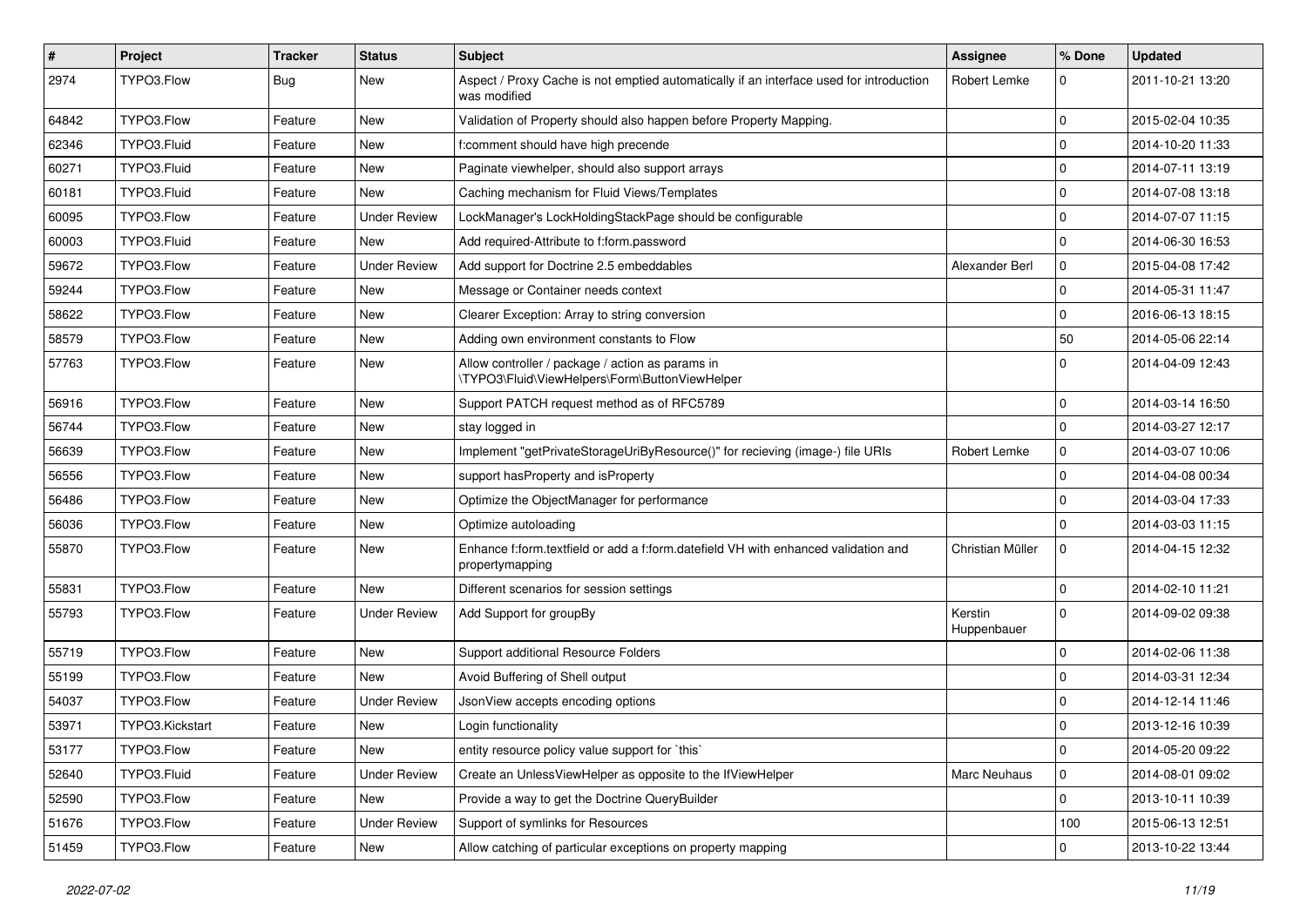| $\vert$ # | Project     | Tracker | <b>Status</b>            | Subject                                                                                           | <b>Assignee</b>       | ∣% Done        | <b>Updated</b>   |
|-----------|-------------|---------|--------------------------|---------------------------------------------------------------------------------------------------|-----------------------|----------------|------------------|
| 51277     | TYPO3.Fluid | Feature | New                      | ViewHelper context should be aware of actual file occurrence                                      |                       | $\Omega$       | 2013-08-23 08:43 |
| 51100     | TYPO3.Fluid | Feature | <b>New</b>               | Links with absolute URI should have the option of URI Scheme                                      |                       | $\Omega$       | 2013-08-16 12:06 |
| 50901     | TYPO3.Flow  | Feature | New                      | @IgnoreValidation also for class fields                                                           |                       | 0              | 2014-02-21 10:01 |
| 50262     | TYPO3.Flow  | Feature | New                      | Add Keywords to composer Json                                                                     |                       | $\Omega$       | 2013-07-21 22:49 |
| 50115     | TYPO3.Flow  | Feature | <b>Under Review</b>      | During the policy loading, we need to take care if class exist                                    | Dominique Feyer       | 10             | 2013-10-04 10:23 |
| 49756     | TYPO3.Fluid | Feature | <b>Under Review</b>      | Select values by array key in checkbox viewhelper                                                 |                       | $\Omega$       | 2014-03-25 02:40 |
| 49050     | TYPO3.Flow  | Feature | New                      | Allow Subqueries in QueryInterface                                                                |                       | $\Omega$       | 2013-06-12 10:43 |
| 49039     | TYPO3.Flow  | Feature | New                      | RFC: Use PSR-3 logger interface in Flow                                                           |                       | 0              | 2013-07-10 15:19 |
| 48862     | TYPO3.Flow  | Feature | New                      | Possibility to exclude package from file monitoring                                               |                       | $\mathbf 0$    | 2013-06-05 10:03 |
| 48657     | TYPO3.Flow  | Feature | <b>Under Review</b>      | support HTTP_RANGE                                                                                |                       | $\Omega$       | 2013-06-20 16:19 |
| 48409     | TYPO3.Flow  | Feature | New                      | Introduce new Annotation "Slot" for wiring signal and slots                                       |                       | $\overline{0}$ | 2013-05-23 19:02 |
| 48355     | TYPO3.Fluid | Feature | New                      | Assign output of viewhelper to template variable for further processing.                          |                       | $\overline{0}$ | 2013-07-06 18:05 |
| 48167     | TYPO3.Flow  | Feature | Accepted                 | Command line account and role browsing                                                            | Adrian Föder          | $\overline{0}$ | 2013-05-21 13:28 |
| 47951     | TYPO3.Flow  | Feature | New                      | Warn if persistence stack is not empty at the end of a get-request                                |                       | $\mathbf 0$    | 2013-05-21 13:28 |
| 47456     | TYPO3.Flow  | Feature | <b>New</b>               | ManyToOne and OneToOne Relations of Objects passed as Action Argument are<br>loaded automatically |                       | $\Omega$       | 2013-08-28 15:11 |
| 47404     | TYPO3.Flow  | Feature | New                      | Add getters and setters methods for introduced properties                                         |                       | $\Omega$       | 2013-05-21 13:28 |
| 47339     | TYPO3.Flow  | Feature | <b>Needs</b><br>Feedback | Allow RequestHandlers to get the current Request injected                                         | Alexander Berl        | $\overline{0}$ | 2013-05-21 13:28 |
| 47273     | TYPO3.Flow  | Feature | New                      | Support mapping properties with differing types for setter and property                           |                       | $\Omega$       | 2013-05-21 13:28 |
| 47191     | TYPO3.Flow  | Feature | <b>Under Review</b>      | Make (property) Validators aware of parent class and the property they belong to                  |                       | $\mathbf 0$    | 2015-02-13 18:25 |
| 47075     | TYPO3.Flow  | Feature | <b>New</b>               | Make Exception more meaningful                                                                    |                       | $\Omega$       | 2013-05-21 13:28 |
| 46910     | TYPO3.Flow  | Feature | <b>New</b>               | Composer integration - PackageStates.php                                                          |                       | $\Omega$       | 2013-05-21 13:28 |
| 46816     | TYPO3.Flow  | Feature | New                      | Add xcache cache backend                                                                          |                       | 0              | 2013-05-21 13:28 |
| 46545     | TYPO3.Fluid | Feature | New                      | Better support for arrays in options of SelectViewHelper                                          |                       | $\overline{0}$ | 2013-03-22 13:35 |
| 46371     | TYPO3.Flow  | Feature | <b>New</b>               | Support compilation of static information in proxy classes                                        | Christopher<br>Hlubek | $\Omega$       | 2013-03-16 21:26 |
| 46318     | TYPO3.Flow  | Feature | New                      | [caching framework] Extend cache interface to handle multiple entries                             |                       | $\Omega$       | 2013-03-15 12:19 |
| 46257     | TYPO3.Fluid | Feature | <b>Under Review</b>      | Add escape sequence support for Fluid                                                             |                       | 0              | 2015-01-26 09:00 |
| 46216     | TYPO3.Flow  | Feature | New                      | Add wincache cache backend                                                                        |                       | 0              | 2013-03-12 20:55 |
| 46063     | TYPO3.Flow  | Feature | New                      | Implement username password provider with "remember me" persistent cookie                         | Christopher<br>Hlubek | 0              | 2014-09-23 00:26 |
| 46050     | TYPO3.Flow  | Feature | New                      | To decouple log file writing at Logger->logException                                              |                       | $\overline{0}$ | 2013-03-05 21:43 |
| 45851     | TYPO3.Flow  | Feature | Needs<br>Feedback        | Allow referencing environment variables in Settings.yaml                                          | Adrian Föder          | $\overline{0}$ | 2013-04-30 14:12 |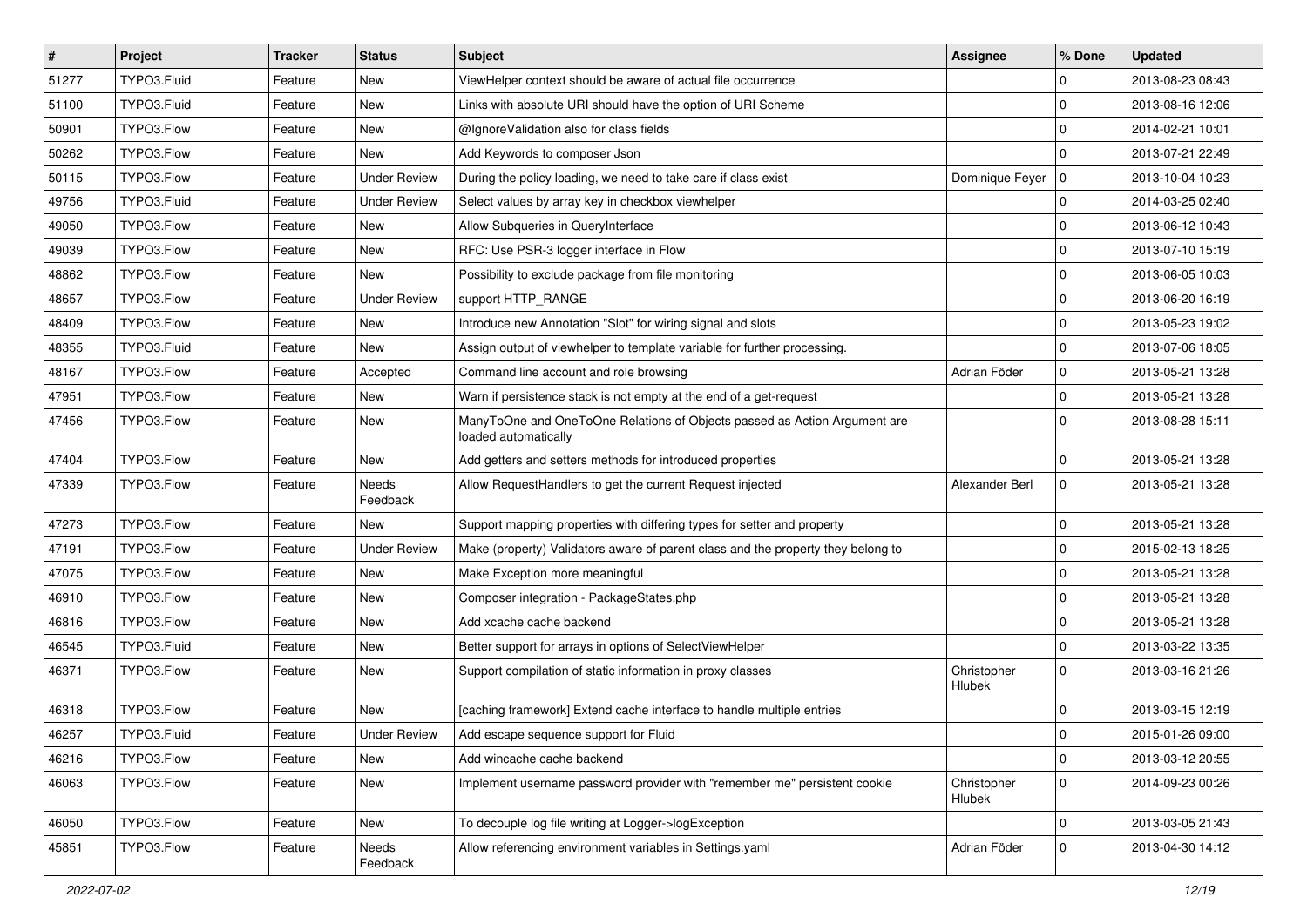| $\vert$ # | Project                                       | <b>Tracker</b> | <b>Status</b>            | <b>Subject</b>                                                                     | <b>Assignee</b>         | % Done       | <b>Updated</b>   |
|-----------|-----------------------------------------------|----------------|--------------------------|------------------------------------------------------------------------------------|-------------------------|--------------|------------------|
| 45409     | TYPO3.Flow                                    | Feature        | <b>New</b>               | Support validation of abstract nested properties                                   |                         | 0            | 2013-05-21 13:28 |
| 45345     | TYPO3.Fluid                                   | Feature        | Needs<br>Feedback        | Easy to use comments for fluid that won't show in output                           |                         | $\Omega$     | 2013-03-26 20:40 |
| 45164     | <b>TYPO3 Flow Base</b><br><b>Distribution</b> | Feature        | Accepted                 | Define syntax for validation rules in YAML                                         | Karsten<br>Dambekalns   | $\mathbf{0}$ | 2013-02-05 10:52 |
| 45153     | TYPO3.Fluid                                   | Feature        | <b>New</b>               | f:be.menus.actionMenuItem - Detection of the current select option is insufficient |                         | $\mathbf 0$  | 2013-02-04 23:17 |
| 45103     | TYPO3.Flow                                    | Feature        | New                      | Make static resource URI generation available outside of Fluid                     |                         | $\mathbf 0$  | 2013-02-03 13:16 |
| 45100     | TYPO3.Flow                                    | Feature        | <b>Under Review</b>      | RequestDispatchingAspect should check if entry point can handle current request    | Christopher<br>Hlubek   | $\Omega$     | 2013-02-08 15:32 |
| 44891     | TYPO3.Flow                                    | Feature        | <b>New</b>               | Routes should be able to enforce http/https protocol                               |                         | $\mathbf 0$  | 2014-05-14 19:55 |
| 44738     | TYPO3.Flow                                    | Feature        | <b>New</b>               | Re-Validation of argument's custom validators                                      |                         | $\mathbf 0$  | 2013-01-23 09:19 |
| 44563     | TYPO3.Flow                                    | Feature        | New                      | Logged in users via HTTP Basic always get re-authenticated                         |                         | $\mathbf 0$  | 2013-01-16 11:28 |
| 44123     | TYPO3.Flow                                    | Feature        | <b>New</b>               | Make the "Flow requires the PHP setting "date.timezone"" error more beautiful      |                         | $\mathbf{0}$ | 2013-12-25 01:55 |
| 43841     | TYPO3.Flow                                    | Feature        | New                      | Add package support to validation errors                                           |                         | $\mathbf{0}$ | 2012-12-10 16:20 |
| 43572     | TYPO3.Flow                                    | Feature        | <b>New</b>               | Uri should support manipulation of query arguments                                 |                         | $\mathbf{0}$ | 2012-12-04 09:55 |
| 43424     | TYPO3.Kickstart                               | Feature        | <b>Under Review</b>      | Support subpackage when kickstarting model & repository                            | Karsten<br>Dambekalns   | $\Omega$     | 2014-11-20 22:35 |
| 43346     | TYPO3.Fluid                                   | Feature        | <b>Under Review</b>      | Allow property mapping configuration via template                                  | Karsten<br>Dambekalns   | $\mathbf{0}$ | 2013-12-16 10:14 |
| 43082     | TYPO3.Flow                                    | Feature        | <b>Needs</b><br>Feedback | Add CLI support for scaffolding models, views, controller                          |                         | $\Omega$     | 2015-01-05 11:39 |
| 42397     | TYPO3.Fluid                                   | Feature        | <b>New</b>               | Missing viewhelper for general links                                               |                         | $\mathbf 0$  | 2012-10-25 19:20 |
| 41900     | TYPO3.Flow                                    | Feature        | Accepted                 | Check for duplicate PSR-0 autoload namespaces                                      | Christian Jul<br>Jensen | $\mathsf{O}$ | 2013-05-21 13:28 |
| 41420     | TYPO3.Flow                                    | Feature        | <b>New</b>               | Support entity versioning                                                          |                         | $\mathbf{0}$ | 2012-09-27 14:11 |
| 40555     | TYPO3.Flow                                    | Feature        | Accepted                 | Missing command arguments parameter in Core\Booting\Scripts::executeCommand()      | Karsten<br>Dambekalns   | $\Omega$     | 2013-05-21 13:28 |
| 40418     | TYPO3.Flow                                    | Feature        | Needs<br>Feedback        | Add an option to flow3:cache: flush thats keeps user sessions active               |                         | $\Omega$     | 2014-10-03 20:17 |
| 40081     | TYPO3.Fluid                                   | Feature        | New                      | Allow assigned variables as keys in arrays                                         |                         | $\mathbf{0}$ | 2013-10-02 09:38 |
| 39936     | TYPO3.Fluid                                   | Feature        | <b>New</b>               | registerTagAttribute should handle default values                                  |                         | $\mathbf 0$  | 2013-01-21 23:29 |
| 39910     | TYPO3.Flow                                    | Feature        | Accepted                 | Ability to query user based on roles                                               |                         | $\mathbf 0$  | 2013-05-21 13:28 |
| 39790     | TYPO3.Kickstart                               | Feature        | <b>New</b>               | Allow forward slashes where backslashes need to be specified                       |                         | $\mathbf{0}$ | 2012-08-14 09:28 |
| 39788     | TYPO3.Flow                                    | Feature        | <b>New</b>               | RFC: Repository based NotExistsValidator                                           |                         | $\mathbf{0}$ | 2012-08-14 16:14 |
| 39609     | TYPO3.Flow                                    | Feature        | Accepted                 | <b>Migration Version</b>                                                           | Karsten<br>Dambekalns   | 50           | 2013-05-21 13:28 |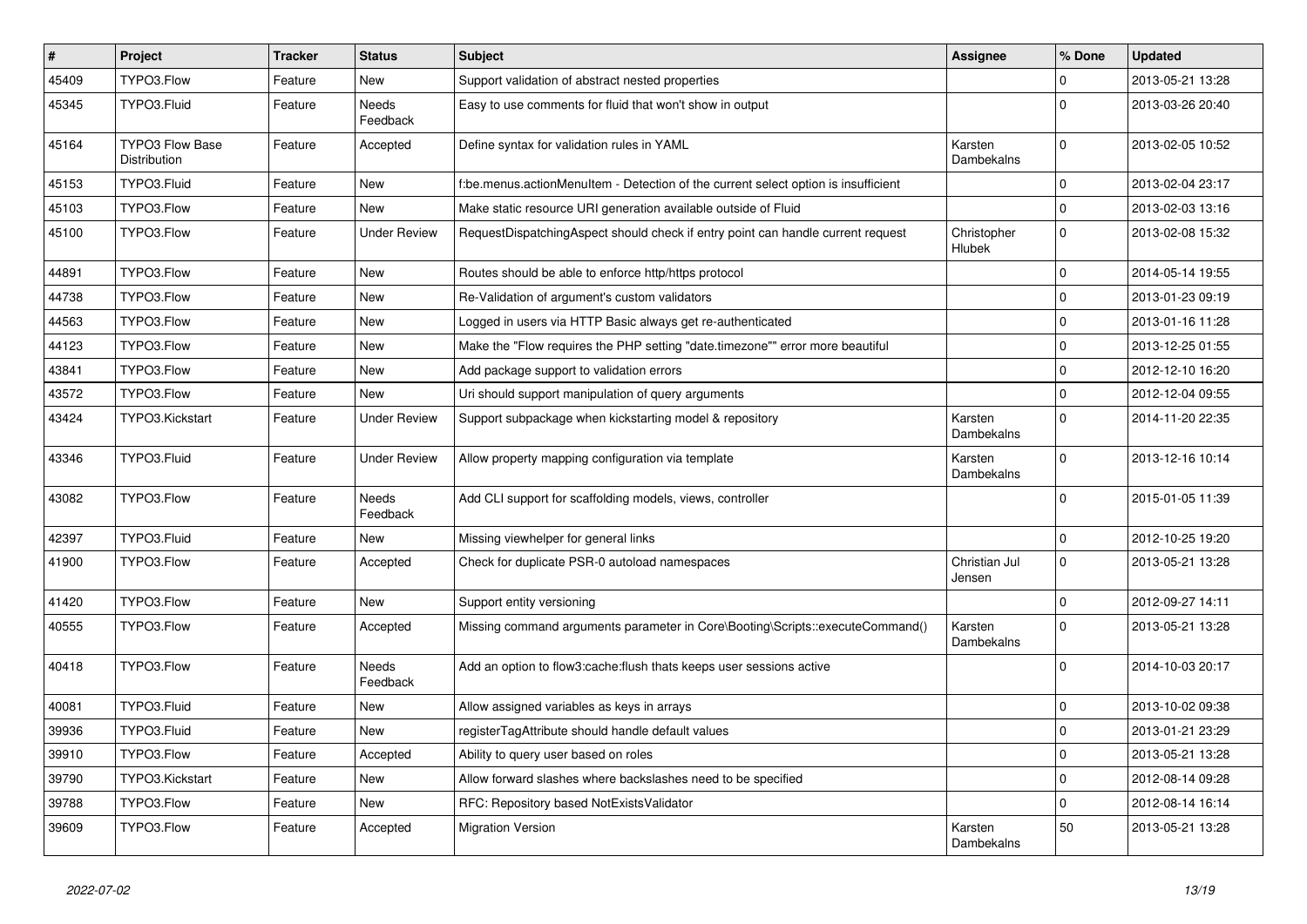| #     | Project     | <b>Tracker</b> | <b>Status</b>       | <b>Subject</b>                                                                                            | <b>Assignee</b>              | % Done       | <b>Updated</b>   |
|-------|-------------|----------------|---------------------|-----------------------------------------------------------------------------------------------------------|------------------------------|--------------|------------------|
| 39253 | TYPO3.Flow  | Feature        | Accepted            | Remove mirroring mode option and code                                                                     | Karsten<br>Dambekalns        | $\Omega$     | 2013-05-21 13:28 |
| 39088 | TYPO3.Flow  | Feature        | <b>New</b>          | Add a sgnalslot before compilation                                                                        |                              | $\mathbf 0$  | 2012-12-11 10:30 |
| 38379 | TYPO3.Eel   | Feature        | <b>New</b>          | Implement a Eel-ViewHelper                                                                                |                              | $\mathbf{0}$ | 2013-04-08 11:03 |
| 38222 | TYPO3.Flow  | Feature        | <b>New</b>          | Step execution signals with concrete name                                                                 |                              | $\mathbf 0$  | 2013-02-21 16:39 |
| 38130 | TYPO3.Fluid | Feature        | <b>New</b>          | Checkboxes and multiple select fields should have an assignable default value                             |                              | $\Omega$     | 2012-06-17 09:54 |
| 38065 | TYPO3.Flow  | Feature        | <b>New</b>          | Implement content security for DQL queries                                                                | Andreas Förthner             | 10           | 2013-05-21 13:28 |
| 37885 | TYPO3.Flow  | Feature        | New                 | Add CLI to show the object-configuration for a FLOW3 object-name                                          | <b>Martin Ficzel</b>         | $\mathbf 0$  | 2013-05-21 13:28 |
| 37846 | TYPO3.Flow  | Feature        | New                 | Should be able to declare more than one controllerObjectName per requestPatterns                          |                              | $\mathbf 0$  | 2012-06-11 11:10 |
| 37405 | TYPO3.Flow  | Feature        | <b>Under Review</b> | When changing a property wich is used in routing the Link-VH should direkt to the new<br>properties value |                              | $\Omega$     | 2014-11-02 18:25 |
| 37373 | TYPO3.Flow  | Feature        | <b>Under Review</b> | Make annotation overrides / "injection" via Objects.yaml possible                                         | Marc Neuhaus                 | $\mathbf 0$  | 2013-05-21 13:28 |
| 37372 | TYPO3.Flow  | Feature        | Accepted            | Inheritance in ORM should be configured automatically                                                     | Karsten<br>Dambekalns        | $\Omega$     | 2013-05-21 13:28 |
| 37279 | TYPO3.Flow  | Feature        | <b>New</b>          | Request PropertyMapping                                                                                   |                              | $\mathbf 0$  | 2012-05-18 16:06 |
| 37212 | TYPO3.Flow  | Feature        | Accepted            | Edge Side Includes (ESI)                                                                                  | Robert Lemke                 | $\mathbf 0$  | 2013-05-21 13:28 |
| 37095 | TYPO3.Fluid | Feature        | New                 | It should be possible to set a different template on a Fluid TemplateView inside an<br>action             | Christopher<br><b>Hlubek</b> | $\Omega$     | 2012-05-11 13:54 |
| 36955 | TYPO3.Flow  | Feature        | <b>New</b>          | Add type filter to var_dump()                                                                             |                              | $\mathbf 0$  | 2012-05-08 16:39 |
| 36715 | TYPO3.Flow  | Feature        | Accepted            | Make simultaneous use of multiple persistence backends possible                                           | Karsten<br>Dambekalns        | $\Omega$     | 2013-11-20 21:17 |
| 36559 | TYPO3.Fluid | Feature        | <b>New</b>          | New widget progress bar                                                                                   |                              | $\mathbf 0$  | 2012-04-25 15:11 |
| 36510 | TYPO3.Flow  | Feature        | <b>New</b>          | <b>Firewall Redirect?</b>                                                                                 |                              | $\mathbf 0$  | 2012-04-24 12:57 |
| 36509 | TYPO3.Flow  | Feature        | New                 | redirectToUri to an uri with acl forces a 403 because of missing csrf token.                              |                              | $\mathbf 0$  | 2012-04-24 12:44 |
| 36410 | TYPO3.Fluid | Feature        | <b>New</b>          | Allow templates to send arguments back to layout                                                          |                              | $\mathbf 0$  | 2012-08-13 11:46 |
| 35783 | TYPO3.Flow  | Feature        | <b>New</b>          | Lifecycle method after property mapping                                                                   |                              | $\mathbf 0$  | 2012-04-08 21:01 |
| 35781 | TYPO3.Flow  | Feature        | <b>New</b>          | Model validation                                                                                          |                              | $\mathbf 0$  | 2012-04-08 17:06 |
| 35388 | TYPO3.Flow  | Feature        | <b>New</b>          | Use the current package as default for translations within controllers                                    |                              | $\mathbf 0$  | 2013-12-03 23:12 |
| 35030 | TYPO3.Flow  | Feature        | <b>Under Review</b> | Dynamic locale detection                                                                                  | Karsten<br>Dambekalns        | $\Omega$     | 2013-09-26 18:08 |
| 34816 | TYPO3.Flow  | Feature        | New                 | Long text encryption                                                                                      |                              | $\mathbf 0$  | 2012-03-14 08:33 |
| 34674 | TYPO3.Flow  | Feature        | Accepted            | NotFoundView is not injected in ActionController                                                          | Robert Lemke                 | $\mathbf 0$  | 2012-07-22 10:59 |
| 34133 | TYPO3.Flow  | Feature        | New                 | RFC: Handle Semicolons in Path part of URIs as Scoped Path Parameters                                     |                              | $\mathbf 0$  | 2012-02-21 15:17 |
| 33937 | TYPO3.Flow  | Feature        | Accepted            | Convenience method to resolve public "resource://" paths                                                  | Karsten<br>Dambekalns        | $\mathbf 0$  | 2014-04-15 11:40 |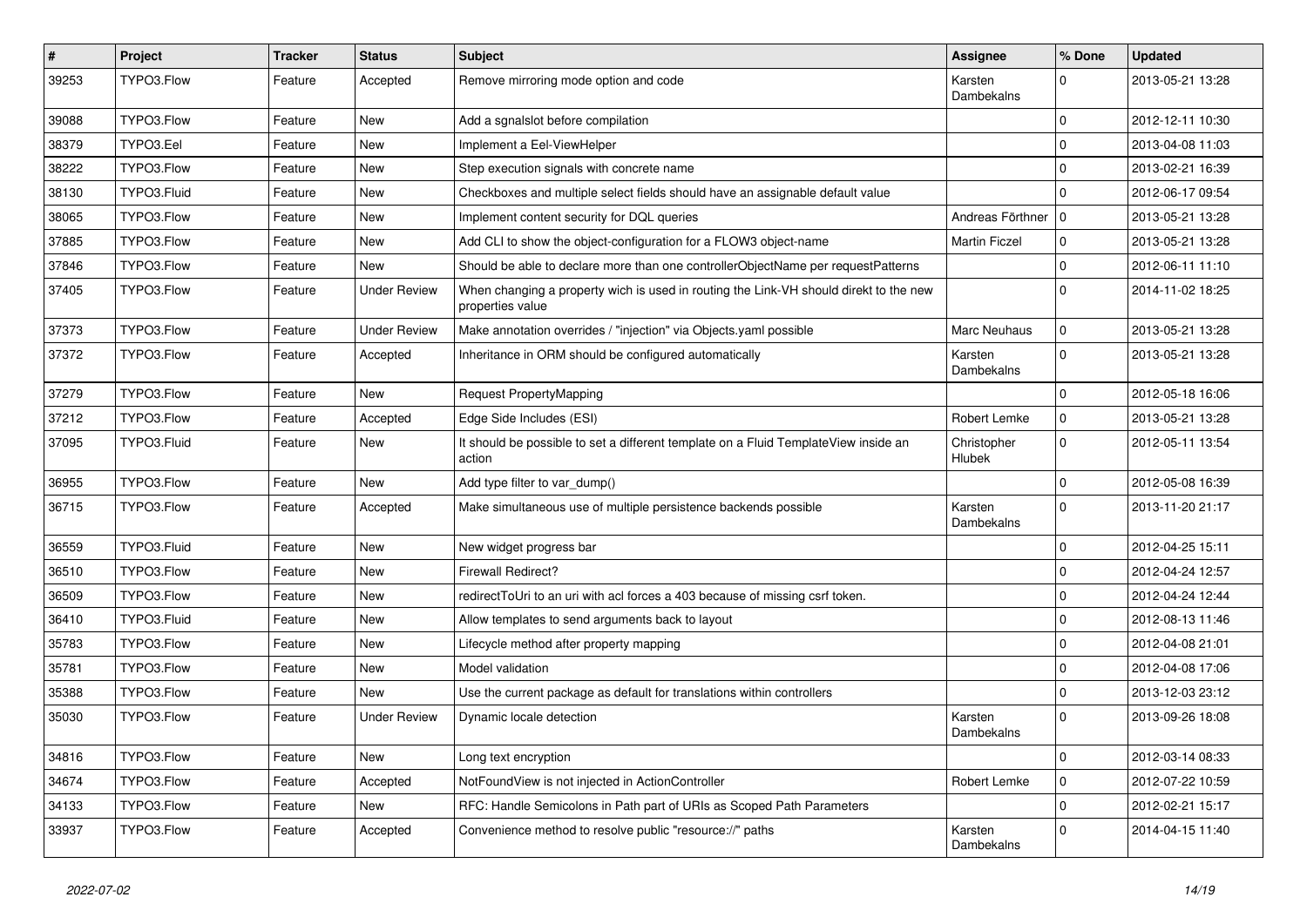| $\vert$ # | Project                         | Tracker | <b>Status</b>       | Subject                                                                      | Assignee              | % Done       | <b>Updated</b>   |
|-----------|---------------------------------|---------|---------------------|------------------------------------------------------------------------------|-----------------------|--------------|------------------|
| 33710     | TYPO3.Flow                      | Feature | New                 | Configuration based on Domain                                                |                       | 0            | 2012-02-06 16:08 |
| 33587     | TYPO3.Flow                      | Feature | <b>New</b>          | Automatically remove unused Resources                                        |                       | $\Omega$     | 2013-11-11 18:21 |
| 33394     | TYPO3.Fluid                     | Feature | Needs<br>Feedback   | Logical expression parser for BooleanNode                                    | <b>Tobias Liebig</b>  | 90           | 2014-08-14 14:10 |
| 33215     | TYPO3.Fluid                     | Feature | <b>New</b>          | RFC: Dynamic values in ObjectAccess paths                                    |                       | $\Omega$     | 2016-04-15 09:26 |
| 33049     | TYPO3.Flow                      | Feature | New                 | Allow configuration of context without environment variable (needed for IIS) |                       | $\mathbf{0}$ | 2012-03-07 20:51 |
| 33018     | TYPO3.Flow                      | Feature | <b>New</b>          | Translator should support override of labels from other packages             |                       | $\Omega$     | 2012-01-06 13:05 |
| 32985     | TYPO3.Flow                      | Feature | New                 | Implement Processing Rules when merging numerically-indexed arrays           |                       | $\mathbf 0$  | 2012-05-30 09:35 |
| 32607     | TYPO3.Flow                      | Feature | Needs<br>Feedback   | Export localized strings for JS consumption                                  | Karsten<br>Dambekalns | $\Omega$     | 2013-05-21 13:28 |
| 32294     | TYPO3.Flow                      | Feature | <b>New</b>          | Lazy initialization of loggers                                               |                       | $\mathbf{0}$ | 2011-12-05 10:29 |
| 32106     | TYPO3.Flow                      | Feature | Accepted            | Support for Object source in PropertyMapper                                  |                       | $\Omega$     | 2013-06-24 09:59 |
| 31955     | TYPO3.Fluid                     | Feature | <b>New</b>          | f:uri.widget                                                                 |                       | $\mathbf 0$  | 2011-11-22 12:27 |
| 31484     | TYPO3.Flow                      | Feature | Needs<br>Feedback   | possibility to modify inner workings of proxy class builder                  |                       | $\Omega$     | 2012-03-14 18:10 |
| 31262     | TYPO3.Flow                      | Feature | <b>New</b>          | Named arguments in Objects.yaml for constructor arguments                    |                       | $\mathbf{0}$ | 2011-10-25 10:26 |
| 31261     | TYPO3.Flow                      | Feature | <b>New</b>          | Virtual objects - generate proxy classes for interfaces                      |                       | $\Omega$     | 2011-10-25 10:23 |
| 30933     | TYPO3.Flow                      | Feature | Needs<br>Feedback   | Check for unique constraints on add()                                        | Karsten<br>Dambekalns | $\Omega$     | 2014-10-01 12:36 |
| 30890     | TYPO3.Flow                      | Feature | Accepted            | Developer Toolbar                                                            | Christian Müller      | $\mathbf{0}$ | 2013-05-21 13:28 |
| 30555     | TYPO3.Fluid                     | Feature | New                 | Make TagBuilder more extensible                                              |                       | $\mathbf 0$  | 2012-06-29 12:41 |
| 30428     | TYPO3.Flow                      | Feature | <b>New</b>          | Cloning of request arguments                                                 |                       | $\mathbf{0}$ | 2011-09-29 13:26 |
| 30423     | TYPO3.Flow                      | Feature | New                 | Rendering template of other action without forward                           |                       | $\Omega$     | 2013-01-21 14:03 |
| 30418     | TYPO3.Flow                      | Feature | New                 | Package bootstrapping following dependencies                                 |                       | $\mathbf{0}$ | 2011-10-21 13:38 |
| 30258     | TYPO3.Flow                      | Feature | <b>New</b>          | Support optional package dependencies                                        |                       | $\Omega$     | 2011-09-24 18:34 |
| 29972     | TYPO3.Flow                      | Feature | <b>Under Review</b> | <b>Configurable Redirects</b>                                                | <b>Tim Kandel</b>     | $\mathbf{0}$ | 2013-10-02 15:43 |
| 29794     | TYPO3.Kickstart                 | Feature | New                 | Initialize collections in generated models                                   |                       | $\mathbf{0}$ | 2011-09-14 23:23 |
| 29476     | TYPO3.Flow                      | Feature | <b>New</b>          | Provider rendering time and query count for request                          |                       | $\Omega$     | 2011-09-05 09:22 |
| 29387     | TYPO3.Flow                      | Feature | Needs<br>Feedback   | A token with wrong credentials should throw an exception                     | Andreas Förthner      | 10           | 2011-08-31 15:32 |
| 29258     | TYPO3.Flow                      | Feature | Needs<br>Feedback   | Provide a way to override classes by environment                             |                       | $\mathbf{0}$ | 2012-03-14 19:29 |
| 28964     | TYPO3 Flow Base<br>Distribution | Feature | New                 | Integrate Behat tool for BDD                                                 |                       | $\Omega$     | 2011-08-13 16:03 |
| 28399     | TYPO3.Flow                      | Feature | Needs<br>Feedback   | Validation message and code should be configurable for bundled validators    |                       | $\mathbf{0}$ | 2012-12-10 15:52 |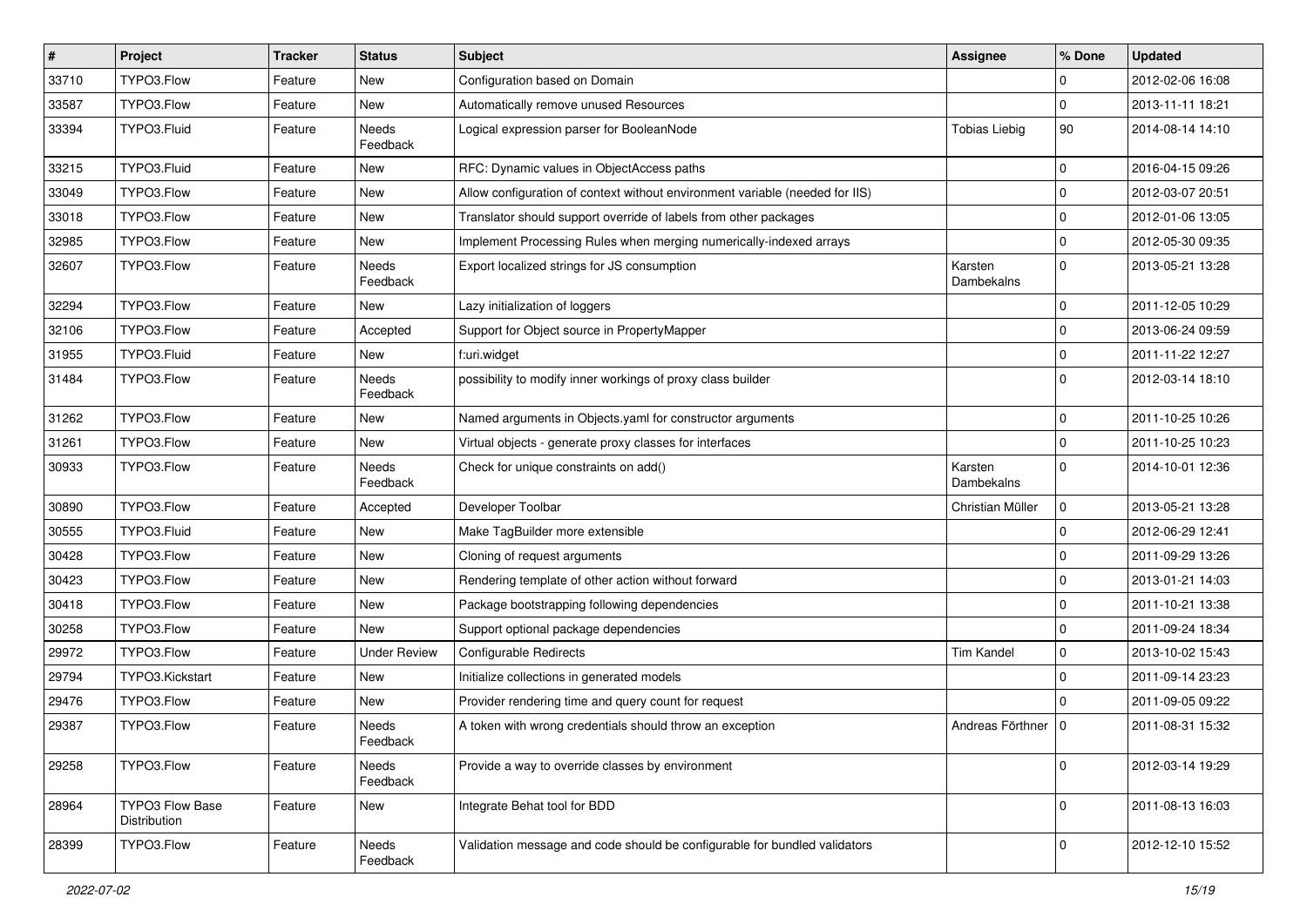| $\vert$ # | Project     | <b>Tracker</b> | <b>Status</b>            | <b>Subject</b>                                                                                             | <b>Assignee</b>              | % Done       | <b>Updated</b>   |
|-----------|-------------|----------------|--------------------------|------------------------------------------------------------------------------------------------------------|------------------------------|--------------|------------------|
| 28231     | TYPO3.Flow  | Feature        | <b>New</b>               | Allow output to STDERR for CLI Response                                                                    |                              | 0            | 2011-07-15 13:32 |
| 28136     | TYPO3.Flow  | Feature        | <b>New</b>               | HTTP Semantics for Transactions and more                                                                   |                              | $\mathbf 0$  | 2012-05-21 16:15 |
| 28074     | TYPO3.Flow  | Feature        | <b>Needs</b><br>Feedback | Provide a shell script that installs Phoenix or FLOW3 from git                                             | Markus Bucher                | $\mathbf 0$  | 2012-03-14 14:49 |
| 28052     | TYPO3.Flow  | Feature        | On Hold                  | Possibility to enable or disable accounts                                                                  | Julian Kleinhans             | 60           | 2013-05-21 13:28 |
| 27322     | TYPO3.Flow  | Feature        | On Hold                  | Add support for Appserver-in-PHP, which could result in much faster executions.                            | Christopher<br><b>Hlubek</b> | $\Omega$     | 2012-07-09 18:11 |
| 26986     | TYPO3.Flow  | Feature        | Accepted                 | Debug toolbar                                                                                              | Christian Müller             | $\pmb{0}$    | 2012-06-08 20:41 |
| 26943     | TYPO3.Flow  | Feature        | Needs<br>Feedback        | Add i18n support to domain models                                                                          | Karsten<br>Dambekalns        | $\mathbf 0$  | 2013-05-21 13:28 |
| 26767     | TYPO3.Flow  | Feature        | <b>New</b>               | Reflection method to get a method return type and documentation                                            |                              | $\mathbf{0}$ | 2011-08-29 21:45 |
| 26765     | TYPO3.Flow  | Feature        | Accepted                 | Support class schema features for every reflected class                                                    | Karsten<br><b>Dambekalns</b> | $\mathbf 0$  | 2013-02-14 20:47 |
| 26745     | TYPO3.Flow  | Feature        | <b>New</b>               | MVC should know about entities lying in the session                                                        |                              | 100          | 2012-07-10 12:14 |
| 10472     | TYPO3.Fluid | Feature        | <b>New</b>               | Fluid Standalone distribution                                                                              |                              | $\mathbf{0}$ | 2012-10-16 15:17 |
| 9968      | TYPO3.Flow  | Feature        | New                      | Promote security publishing configuration automatically when persisting models                             | Andreas Förthner             | $\mathbf 0$  | 2013-12-09 22:03 |
| 9861      | TYPO3.Flow  | Feature        | <b>Needs</b><br>Feedback | Leave logging up and running as long as possible                                                           |                              | $\mathbf 0$  | 2012-03-15 10:53 |
| 9537      | TYPO3.Flow  | Feature        | New                      | Query criterions should be able to compare whole objects                                                   |                              | $\mathbf{0}$ | 2011-10-04 18:42 |
| 9514      | TYPO3.Fluid | Feature        | New                      | Support explicit Array Arguments for ViewHelpers                                                           |                              | $\mathsf 0$  | 2011-05-06 11:03 |
| 9313      | TYPO3.Flow  | Feature        | <b>New</b>               | Support for currencies                                                                                     |                              | $\mathbf 0$  | 2011-12-15 17:44 |
| 9005      | TYPO3.Fluid | Feature        | Accepted                 | Fluid Template Analyzer (FTA)                                                                              | Sebastian<br>Kurfuerst       | 20           | 2011-05-06 11:03 |
| 8989      | TYPO3.Fluid | Feature        | Needs<br>Feedback        | Search path for fluid template files                                                                       |                              | $\Omega$     | 2012-03-12 18:10 |
| 8981      | TYPO3.Flow  | Feature        | New                      | Security/Performance: Provide Webserver Configuration file for common webservers -<br>do not use .htaccess |                              | $\Omega$     | 2010-10-20 11:39 |
| 8464      | TYPO3.Flow  | Feature        | <b>New</b>               | Write settings using the ConfigurationManager                                                              |                              | $\pmb{0}$    | 2011-12-15 17:06 |
| 8463      | TYPO3.Flow  | Feature        | <b>New</b>               | Check security policy for objects reconstituted in the session scope                                       |                              | $\mathbf 0$  | 2010-10-20 11:39 |
| 8462      | TYPO3.Flow  | Feature        | New                      | Check subobjects in query rewriting                                                                        |                              | $\mathbf 0$  | 2010-10-20 11:39 |
| 7608      | TYPO3.Fluid | Feature        | New                      | Configurable shorthand/object accessor delimiters                                                          |                              | $\Omega$     | 2013-11-07 14:08 |
| 6712      | TYPO3.Flow  | Feature        | Accepted                 | Implement mixin support                                                                                    | Robert Lemke                 | $\mathbf{0}$ | 2011-11-08 00:18 |
| 6603      | TYPO3.Flow  | Feature        | New                      | Provide a policy management API                                                                            | Andreas Förthner   0         |              | 2010-10-20 11:39 |
| 6602      | TYPO3.Flow  | Feature        | <b>New</b>               | Implement after invocation handling                                                                        | Andreas Förthner   0         |              | 2011-01-07 11:15 |
| 6178      | TYPO3.Flow  | Feature        | <b>New</b>               | Implement FileType and FileSize validators                                                                 |                              | $\Omega$     | 2010-10-20 11:39 |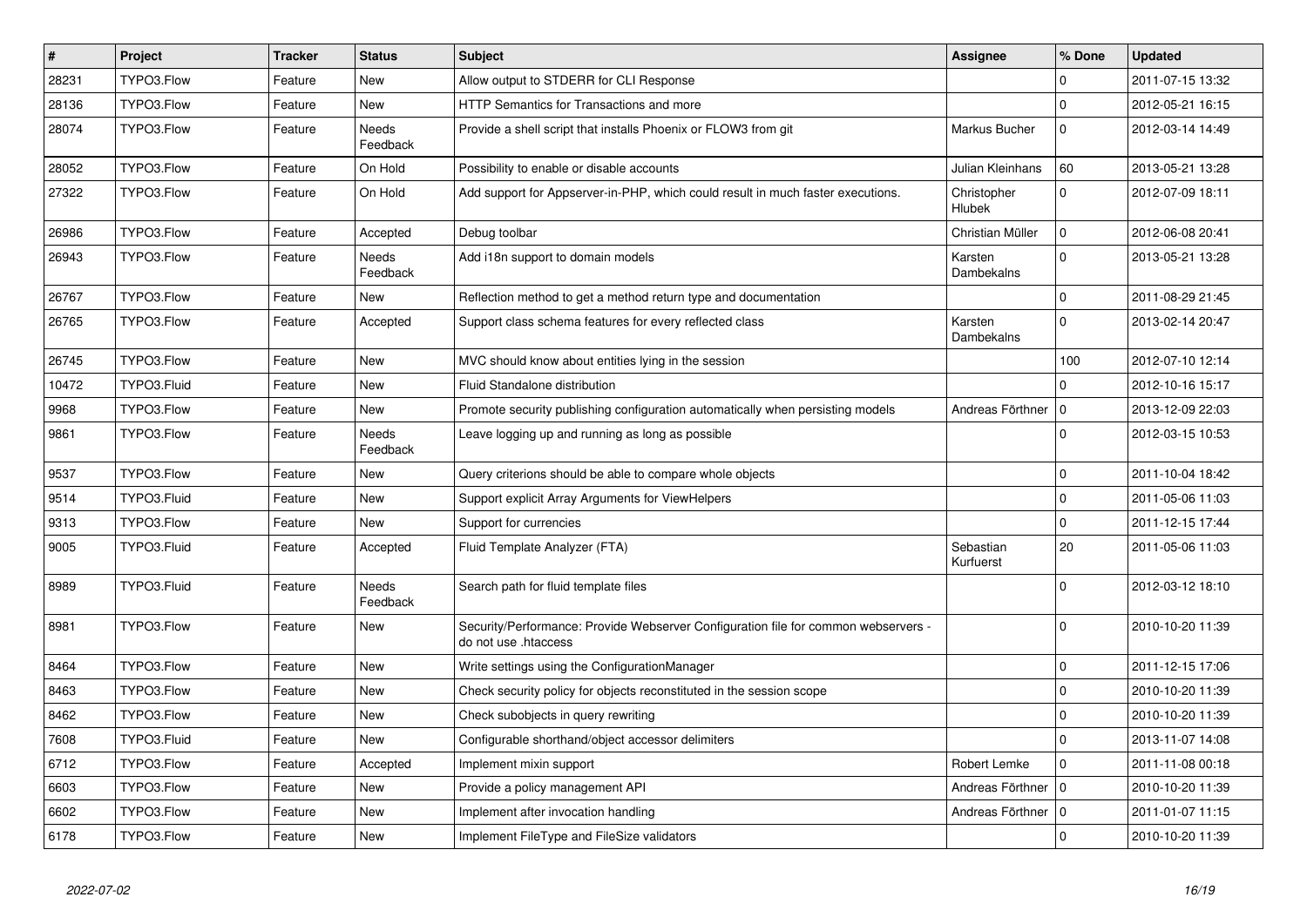| $\sharp$ | Project     | <b>Tracker</b>           | <b>Status</b>            | Subject                                                                                       | Assignee               | % Done       | <b>Updated</b>   |
|----------|-------------|--------------------------|--------------------------|-----------------------------------------------------------------------------------------------|------------------------|--------------|------------------|
| 5933     | TYPO3.Fluid | Feature                  | Accepted                 | Optional section rendering                                                                    | Sebastian<br>Kurfuerst | 20           | 2012-05-21 16:18 |
| 5774     | TYPO3.Flow  | Feature                  | New                      | Package Manager should clear all cache entries tagged with %PACKAGE%                          |                        | $\mathbf 0$  | 2010-10-20 11:39 |
| 5442     | TYPO3.Flow  | Feature                  | New                      | Destroy session / logout user on deleting an account                                          | Andreas Förthner   0   |              | 2012-10-25 08:46 |
| 4704     | TYPO3.Fluid | Feature                  | <b>New</b>               | Improve parsing exception messages                                                            |                        | $\mathbf 0$  | 2012-07-11 19:00 |
| 4146     | TYPO3.Flow  | Feature                  | Accepted                 | Support typed parameters for validation                                                       | Karsten<br>Dambekalns  | 50           | 2010-10-20 11:39 |
| 3728     | TYPO3.Flow  | Feature                  | New                      | Support arrays of objects as controller arguments                                             |                        | $\mathbf 0$  | 2013-11-16 17:34 |
| 3725     | TYPO3.Fluid | Feature                  | New                      | <b>CSS Engine</b>                                                                             | Christian Müller       | $\mathbf{0}$ | 2014-04-03 13:24 |
| 3621     | TYPO3.Flow  | Feature                  | New                      | Implement dynamic firewall filter registration                                                | Andreas Förthner   0   |              | 2012-05-21 16:15 |
| 3619     | TYPO3.Flow  | Feature                  | New                      | Implement System Policy Support/System Security                                               | Andreas Förthner   0   |              | 2012-05-21 16:15 |
| 3588     | TYPO3.Flow  | Feature                  | Accepted                 | Support value objects in the Object Factory                                                   | Robert Lemke           | $\mathbf 0$  | 2010-10-20 11:39 |
| 3587     | TYPO3.Flow  | Feature                  | New                      | Enforce validation rules for value objects already in constructor                             |                        | $\mathbf 0$  | 2010-10-20 11:39 |
| 3580     | TYPO3.Flow  | Feature                  | New                      | Create an administration panel for the FLOW3 Development context                              |                        | 0            | 2011-10-13 15:21 |
| 3312     | TYPO3.Flow  | Feature                  | <b>Needs</b><br>Feedback | Allow for easy logging by annotations                                                         | Robert Lemke           | $\mathbf 0$  | 2010-10-20 11:39 |
| 3306     | TYPO3.Flow  | Feature                  | Accepted                 | Flush routes cache automatically on class file modifications                                  | Robert Lemke           | $\pmb{0}$    | 2013-05-06 12:34 |
| 3305     | TYPO3.Flow  | Feature                  | Accepted                 | Unmodified objects retrieved from a repository should not be validated in the controller      | Robert Lemke           | 0            | 2014-03-04 14:51 |
| 3291     | TYPO3.Fluid | Feature                  | Needs<br>Feedback        | Cacheable viewhelpers                                                                         |                        | $\mathbf 0$  | 2012-11-29 17:00 |
| 3153     | TYPO3.Flow  | Feature                  | <b>New</b>               | Support of action based filter rules defined by annotation.                                   |                        | 0            | 2015-01-25 18:23 |
| 2817     | TYPO3.Flow  | Feature                  | Needs<br>Feedback        | Provide safeguard for preventing multiple submits of a form                                   |                        | $\mathbf 0$  | 2013-10-31 13:38 |
| 1907     | TYPO3.Fluid | Feature                  | New                      | Default values for view helpers based on context                                              |                        | 0            | 2014-03-10 17:53 |
| 1856     | TYPO3.Flow  | Feature                  | New                      | The Package Manager checks dependencies between packages on each activation /<br>deactivation | Christopher<br>Hlubek  | $\mathbf 0$  | 2010-10-20 11:39 |
| 1785     | TYPO3.Flow  | Feature                  | New                      | Automatic garbage collection for expired cache entries                                        |                        | $\pmb{0}$    | 2011-10-20 01:43 |
| 890      | TYPO3.Flow  | Feature                  | New                      | Add priority for advice chains                                                                | Robert Lemke           | $\mathsf 0$  | 2011-10-20 01:43 |
| 62292    | TYPO3.Flow  | Major Feature            | <b>New</b>               | Support for entity translation                                                                |                        | $\mathbf 0$  | 2014-10-17 03:18 |
| 58184    | TYPO3.Flow  | Major Feature   New      |                          | HTTP request argument building for different use cases                                        |                        | $\mathbf 0$  | 2014-04-25 11:30 |
| 56602    | TYPO3.Flow  | Major Feature   New      |                          | Handling Of Multi Identity Entities                                                           |                        | $\mathbf 0$  | 2014-04-09 13:10 |
| 33258    | TYPO3.Flow  | Major Feature   Accepted |                          | Implement support for Assetic                                                                 |                        | $\mathbf 0$  | 2014-02-24 08:05 |
| 3585     | TYPO3.Flow  | Major Feature   New      |                          | Implement support for value objects                                                           |                        | $\pmb{0}$    | 2013-02-20 14:45 |
| 61043    | TYPO3.Flow  | Task                     | New                      | Rename ClassSchema to ModelSchema                                                             |                        | 0            | 2014-08-18 23:20 |
| 58408    | TYPO3.Flow  | Task                     | New                      | Disable manualy persisting                                                                    |                        | $\pmb{0}$    | 2014-05-02 10:58 |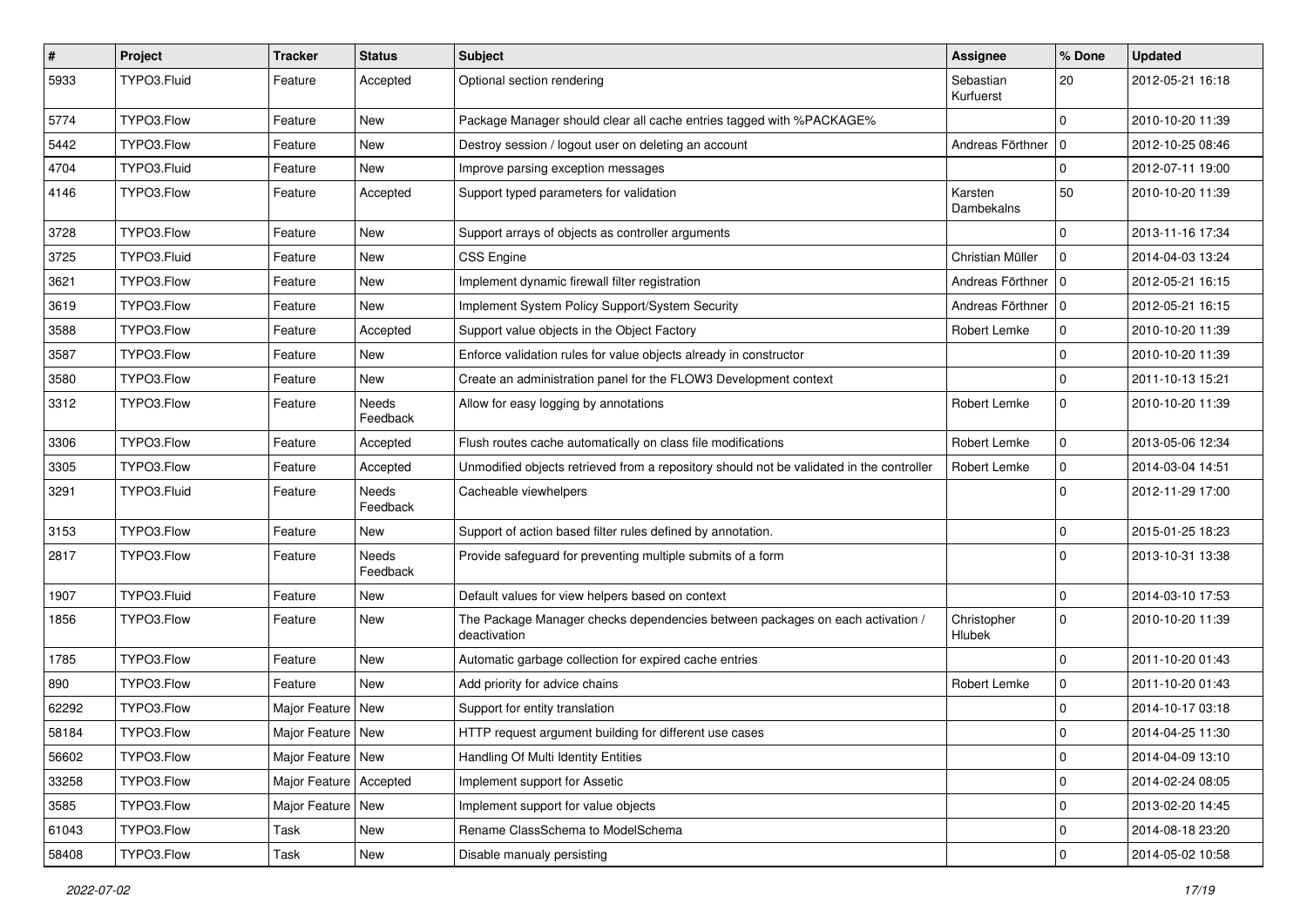| $\vert$ # | <b>Project</b>                         | <b>Tracker</b> | <b>Status</b>            | <b>Subject</b>                                                                                                       | <b>Assignee</b>       | % Done       | <b>Updated</b>   |
|-----------|----------------------------------------|----------------|--------------------------|----------------------------------------------------------------------------------------------------------------------|-----------------------|--------------|------------------|
| 56237     | TYPO3.Fluid                            | Task           | <b>New</b>               | in-line (Condition)ViewHelpers should not evaluate on parsing                                                        |                       | $\Omega$     | 2014-02-24 13:47 |
| 55958     | TYPO3.Flow                             | Task           | <b>New</b>               | RFC: Use PHP 5.4 closure features for direct ObjectAccess                                                            |                       | $\Omega$     | 2014-02-13 14:30 |
| 55957     | TYPO3.Flow                             | Task           | <b>New</b>               | RFC: Optimize AOP proxies                                                                                            |                       | $\Omega$     | 2014-02-28 14:44 |
| 55953     | TYPO3.Flow                             | Task           | <b>New</b>               | Repair and streamline ValueObject support                                                                            |                       | 50           | 2015-02-16 00:30 |
| 54373     | <b>TYPO3 Flow Base</b><br>Distribution | Task           | <b>New</b>               | Rename Arrays::removeEmptyElementsRecursively to removeNullElementsRecursively                                       |                       | $\mathbf 0$  | 2013-12-13 09:35 |
| 54195     | TYPO3.Fluid                            | Task           | New                      | Rename and move FormViewHelper's errorClass value, currently 'f3-form-error'                                         | Adrian Föder          | $\mathbf 0$  | 2014-02-15 12:19 |
| 52280     | TYPO3.Flow                             | Task           | <b>Under Review</b>      | Throw Exception if there is an array in PSR-0 autoload                                                               |                       | $\mathbf 0$  | 2013-10-05 11:30 |
| 51530     | TYPO3.Flow                             | Task           | <b>New</b>               | Improve speed of Files::readDirectoryRecursively using RecursiveDirectoryIterator?                                   |                       | $\mathbf 0$  | 2013-08-29 19:49 |
| 51286     | TYPO3.Flow                             | Task           | <b>New</b>               | Custom error views should introduce a controller context somehow                                                     |                       | $\mathbf{0}$ | 2013-08-23 11:24 |
| 51183     | TYPO3 Flow Base<br>Distribution        | Task           | <b>New</b>               | <b>CLI improvements</b>                                                                                              |                       | 50           | 2015-02-25 17:45 |
| 50382     | TYPO3.Flow                             | Task           | <b>New</b>               | Impossible to use arguments in CLI that are added by overriding<br>initializeCommandMethodArguments()                |                       | $\Omega$     | 2013-08-19 14:32 |
| 49806     | TYPO3.Flow                             | Task           | Accepted                 | Date formatting should care about the time zone                                                                      | Adrian Föder          | $\mathbf 0$  | 2013-07-09 10:16 |
| 49025     | TYPO3.Flow                             | Task           | <b>Under Review</b>      | Dynamic locale detection / determination                                                                             | Adrian Föder          | $\mathbf{0}$ | 2013-12-28 10:48 |
| 48296     | TYPO3.Flow                             | Task           | <b>Needs</b><br>Feedback | Missing method in ExceptionHandlerInterface                                                                          |                       | $\Omega$     | 2013-05-21 11:39 |
| 47859     | TYPO3.Flow                             | Task           | Accepted                 | Logging: Do not log all decisions in \TYPO3\Flow\Security\Aspect\LoggingAspect                                       | Robert Lemke          | $\mathbf{0}$ | 2013-08-14 16:10 |
| 47669     | TYPO3.Fluid                            | Task           | New                      | FormViewHelper does not define the default request method                                                            |                       | $\mathbf 0$  | 2013-04-28 16:39 |
| 47423     | <b>TYPO3 Flow Base</b><br>Distribution | Task           | <b>Under Review</b>      | Decouple TYPO3. Party from Flow                                                                                      | Christian Müller      | $\mathbf{0}$ | 2013-04-22 09:34 |
| 46823     | TYPO3.Flow                             | Task           | Accepted                 | Detect APC and APCu correctly                                                                                        |                       | $\Omega$     | 2013-09-18 09:28 |
| 46425     | TYPO3.Flow                             | Task           | <b>Under Review</b>      | DI proxy classes use raw reflection instead of RelfectionService                                                     | Christian Müller      | $\mathbf{0}$ | 2013-08-14 15:35 |
| 46091     | TYPO3.Fluid                            | Task           | Needs<br>Feedback        | Show source file name and position on exceptions during parsing                                                      |                       | $\Omega$     | 2013-03-07 11:26 |
| 46011     | TYPO3.Flow                             | Task           | New                      | Validate annotation with missing type should throw useful error                                                      |                       | $\mathbf 0$  | 2013-03-04 12:42 |
| 46009     | TYPO3.Flow                             | Task           | <b>New</b>               | Improve error message for missing class in Flow annotation driver                                                    |                       | $\mathbf 0$  | 2013-03-04 12:25 |
| 45394     | TYPO3.Fluid                            | Task           | New                      | Forwardport Unit test for standalone view                                                                            |                       | $\Omega$     | 2013-02-11 22:39 |
| 45253     | TYPO3.Flow                             | Task           | Accepted                 | Throw exception in PointcutMethodNameFilter if given method's argument does not<br>match the actual method signature | Christian Müller      | $\Omega$     | 2013-03-07 16:33 |
| 44712     | TYPO3.Flow                             | Task           | Accepted                 | Decouple Argument-Building in the HTTP-Request-Constructor                                                           |                       | $\Omega$     | 2013-01-23 11:19 |
| 44542     | TYPO3.Flow                             | Task           | <b>New</b>               | Mention the risk of requestPatterns regarding foreign package's SecurityContext usage                                | Adrian Föder          | $\mathbf 0$  | 2013-01-17 18:39 |
| 44396     | TYPO3.Flow                             | Task           | Accepted                 | Move Doctrine ORM integration onto own namespace                                                                     | Karsten<br>Dambekalns | $\mathbf 0$  | 2013-05-21 13:28 |